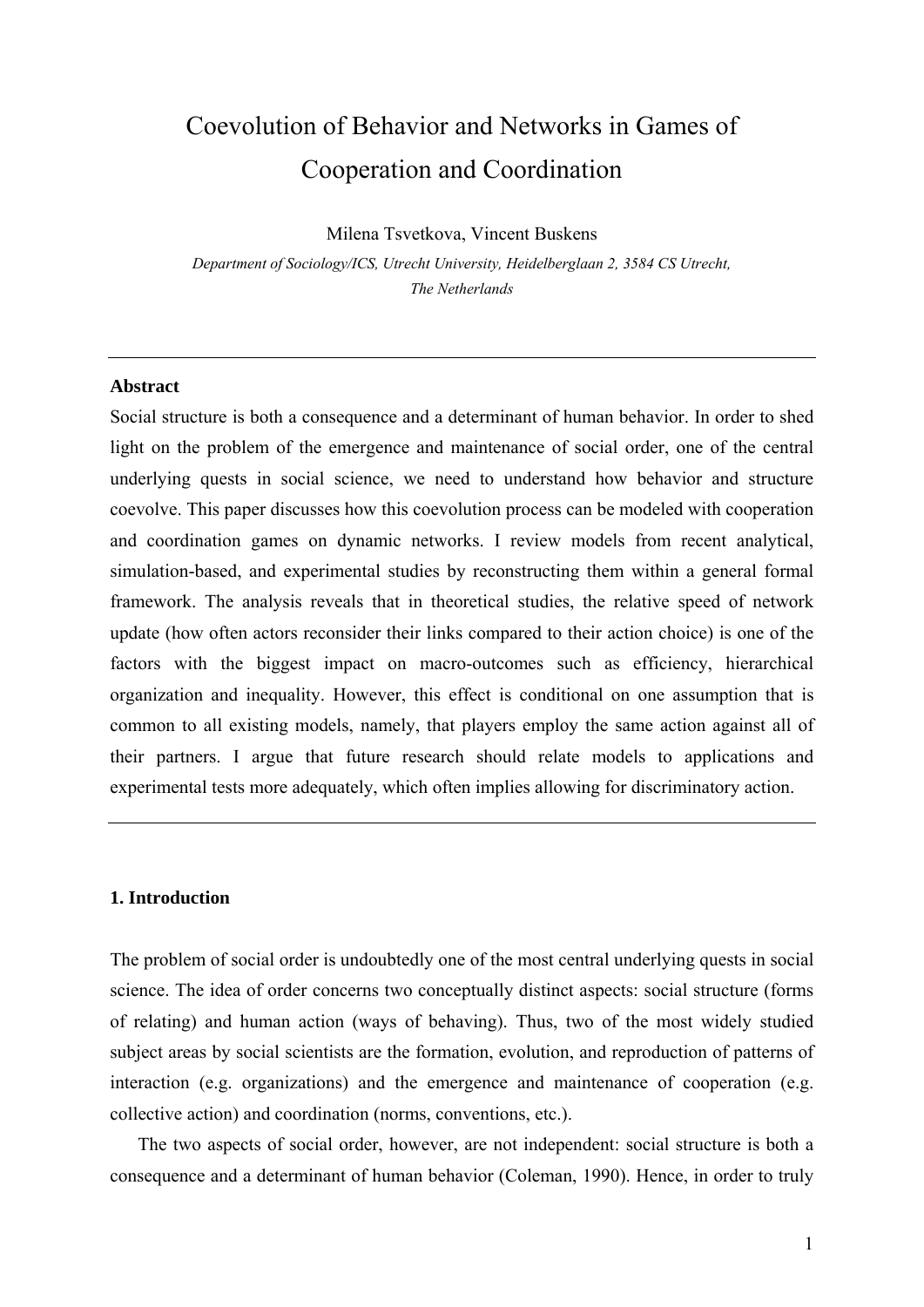grasp how social order emerges and persists, we need to understand how behavior and structure coevolve. In this paper, I address the question of how this coevolution process can be scientifically modeled. My goal is twofold: first, to critically reconstruct coevolution models from recent analytical studies, simulations and experiments and second, to summarize results, point biases, discover gaps and indicate directions for further research.

The analysis focuses on a conceptualization of order as a stable network of relations that emerges from the dynamics of incentive-guided individual behavior. Particularly, I concentrate on game-theoretic approaches to network formation and put aside random-graph and stochastic-process models (e.g. Watts and Strogatz, 1998; Barabasi and Albert, 1999; Robins et al., 2005). Additionally, I only cover game-theoretic models from the social sciences and neglect comparable developments by evolutionary biologists, physicists, computer scientists and statisticians (e.g. Skyrms and Pemantle, 2000; Biely et al., 2007; Snijders et al., 2007), as they differ in methodological approach and substantive focus. Furthermore, I concentrate on how networks coevolve with individual behavior as actors search for partners to interact with. I do not consider the other approach to network formation explored in the social-scientific game-theoretic literature: networks evolving due to individuals striving for particular network positions (e.g. Buskens and van de Rijt, 2008; Burger and Buskens, 2009; for a theoretical overview, see Jackson, 2005 and Jackson, 2008; for an overview of recent experiments, see Kosfeld, 2003). I also limit the analysis to three different games of coordination and cooperation: the Coordination Game, Prisoner's Dilemma and Hawk-Dove Game. I do not explore games of exchange, which have been extensively studied out of the context of two-player two-action non-cooperative games (Willer, 1999; for studies of dynamic exchange networks, see Willer and Willer, 2000; Pujol et al., 2005; Dogan et al., 2009).

The paper is structured as follows. I first delineate a general formal framework that reconstructs all reviewed models as a social game consisting of a network game and an underlying non-cooperative 2x2 game. I then discuss the specifics of the stages of modeling the social game: the link formation stage (the definition of links and the cost function for links), the game playing stage (the strategies and payoffs in the three games), the sequence of choices and the "solution" (the equilibrium and stability concepts). Next, I combine analytical solutions, simulation results and experimental findings to relate the model parameters to macro-outcomes such as network structure and global behavior, as well as particular networkbehavior patterns. Last, I elaborate on the common assumption of players using the same action against all partners and provide suggestions how my critique could be addressed in future research.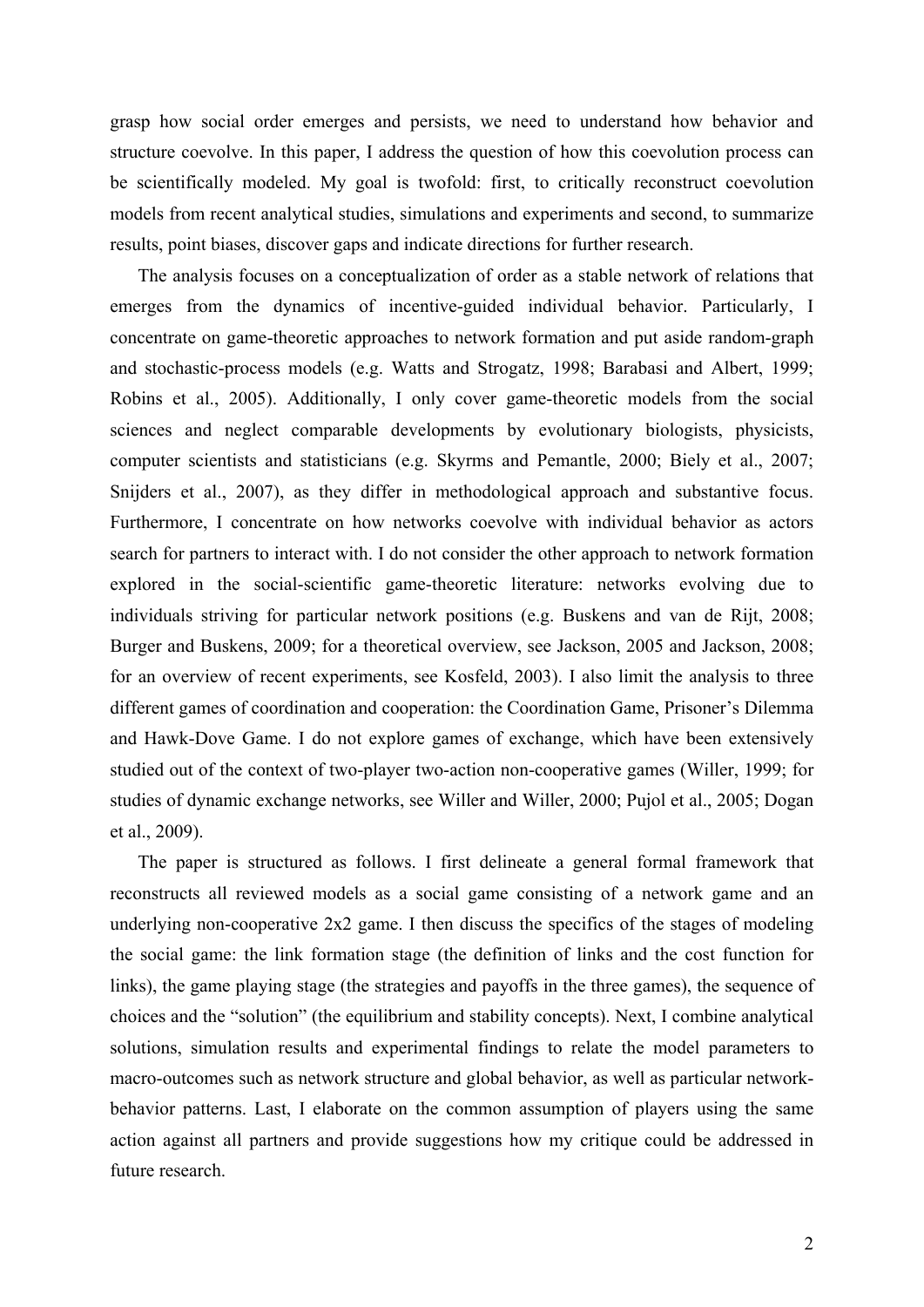#### **2. Formal framework for social games**

<u>.</u>

As a new research line that has emerged and shaped up only in the past decade, the study of the coevolution of behavior and networks has been undergoing a rapid but largely disorganized development. Currently, there is a variety of analytical studies, simulations and experiments, all based on models with different assumptions and variables. In order to facilitate the comparison of the various approaches and their results, this section delineates a general formal framework that fits the game-theoretic coevolution models found in the literature. The base model has two components: a network game (defining an interaction network) and an underlying game (a coordination/cooperation game played by connected actors). The combined strategies of the two games define the strategy of what, in line with an emerging convention, I call a social game.

Formally, let  $N = \{1, 2, ..., n\}$  be a finite set of players, where we assume that the number of players  $n \ge 3$ , as two-person networks are trivial. Let  $g_i = (g_{i1},..., g_{in})$  be the vector of link decisions of player *i*, where  $g_{ij} = \{0,1\}$  and  $i, j \in N$ ,  $i \neq j$ ; by convention,  $g_{ii} = 0$  for all *i*, that is, ties are non-reflexive. The set of all possible individual network decisions is  $G \subseteq \{0,1\}^{n(n-1)}$ . Since the literature uses two different approaches to forming links (see next section), it will also be useful to define a symmetrized version of  $g_i$ , denoted by  $\overline{g}_i$  and indicating the established links for player *i*. Thus,  $\overline{G} \subseteq \{0,1\}^{n(n-1)/2}$  defines a graph with its nodes representing the players and its edges – the established symmetric links. Furthermore, let  $N_i = \{ j \in N : g_{ij} = 1 \}$  denote the subset of players to whom *i* has proposed a link and  $\overline{N}_i \equiv \{j \in N : \overline{g}_{ij} = 1\}$  – the players *i* interacts with. We define  $n_i = |N_i|$  as the cardinality of  $N_i$ , i.e. the number of actors to whom *i* has proposed a connection and respectively,  $\overline{n}_i = |\overline{N}_i|$  as the number of *i*'s interaction partners. Lastly, since both initiating and preserving social interactions usually involve some time and effort, we allow links to be costly: we define a cost function  $\phi(n_i, \overline{n}_i)$  for proposing  $n_i$  links and/or participating in  $\overline{n}_i$ links.

It is generally assumed that players *i* and *j* play the underlying game if they are connected in  $\overline{G}$ .<sup>1</sup> We define the underlying game  $\Gamma$  to be a two-player two-action symmetric

<sup>&</sup>lt;sup>1</sup> Exceptions are Hojman and Szeidl (2006) and Mengel and Fosco (2007) who consider interaction with both direct and indirect neighbors. Arguably, the assumption that an actor can play a game with indirect neighbors is theoretically problematic: it is analogous to modeling an *N*-person game while ignoring communication costs and obscuring the true interaction structure.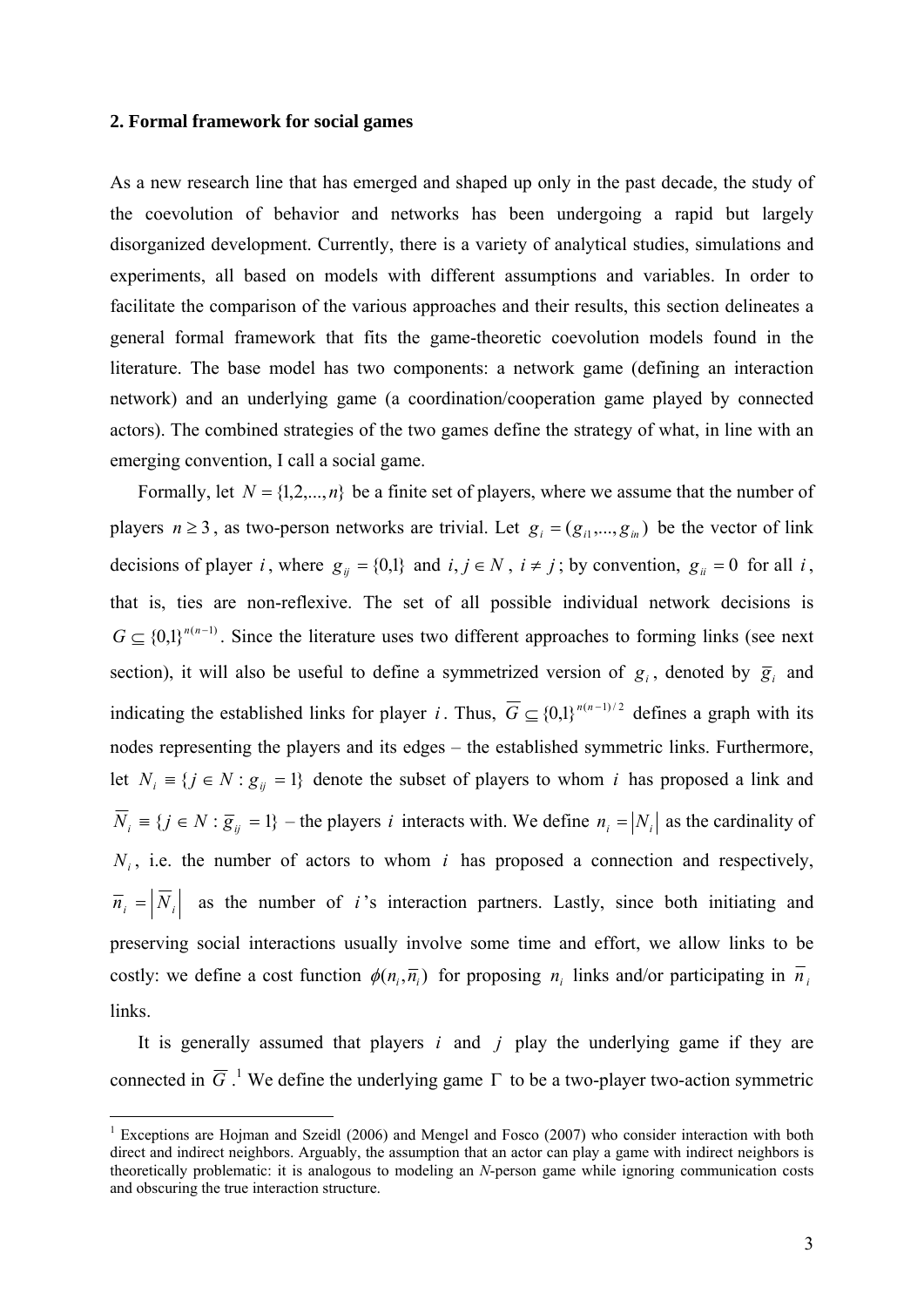game in normal form with a common action set  $A = \{X, Y\}$  and a payoff function  $\pi$ , where  $A \times A \rightarrow \mathbb{R}$  and player *i* 's action profile is  $a_i$ .

Finally, we model the strategic situation of the player in the social game  $\Gamma^s$  as a combination of her strategies in the network and the underlying game:  $s_i = (g_i, a_i)$ , where  $g_i \in G$  and  $a_i \in \{X, Y\}$  in  $\Gamma$ . The player's total payoff consists of the payoff she obtains from playing the underlying game with her neighbors minus the costs of her links. In formal terms, in the social game  $\Gamma^s$ , given the strategies of the other players  $s_{-i} = (s_1, \ldots, s_{i-1}, s_{i+1}, \ldots, s_n)$ , the payoff of player *i* from playing some strategy  $s_i = (g_i, a_i)$  is  $(s_i, s_{-i}) = \sum \pi(a_i, a_j) - \phi(n_i, \overline{n_i})$ *j N*  $\phi_i(s_i, s_{-i}) = \sum \pi(a_i, a_j) - \phi(n_i, \overline{n})$  $\Pi_i(s_i, s_{-i}) = \sum_{j \in \overline{N}_i} \pi(a_i, a_j) - \phi(n_i, \overline{n}_i).$ 

## **3. Stages in modeling social games**

The two components of the social game imply four distinct aspects of the coevolution process that need to be modeled: how links are formed, how the underlying game is played, what the sequence of link and action decisions is and when equilibrium/stability is reached. In what follows, I review the approaches and concepts available at each of these four modeling stages. The goal is to both flesh out the general framework presented above and systematically reconstruct the models in the coevolution literature in terms of assumptions and variables (see Table 2), which will enable the subsequent analysis of their results.

# *3.1. Link formation*

#### *3.1.1. Definition of links*

Coevolution models borrow from the strategic-networking literature two different approaches to defining links: unilateral link formation (Bala and Goyal, 2000) and bilateral link formation (Jackson and Wolinsky, 1996). The two approaches do not necessarily lead to the same predictions. They also apply to different social situations and may involve the use of different equilibrium/stability concepts.

In unilateral link formation, a link *ij* is formed whenever  $\max \{g_{ij}, g_{ji}\} = 1$ , that is, if at least one of the players wants to establish the link. Thus, *i* 's interaction neighborhood is defined by  $\overline{g}_{ij} = \max\{g_{ij}, g_{ji}\}\$  and hence, the players to whom *i* has proposed a link are only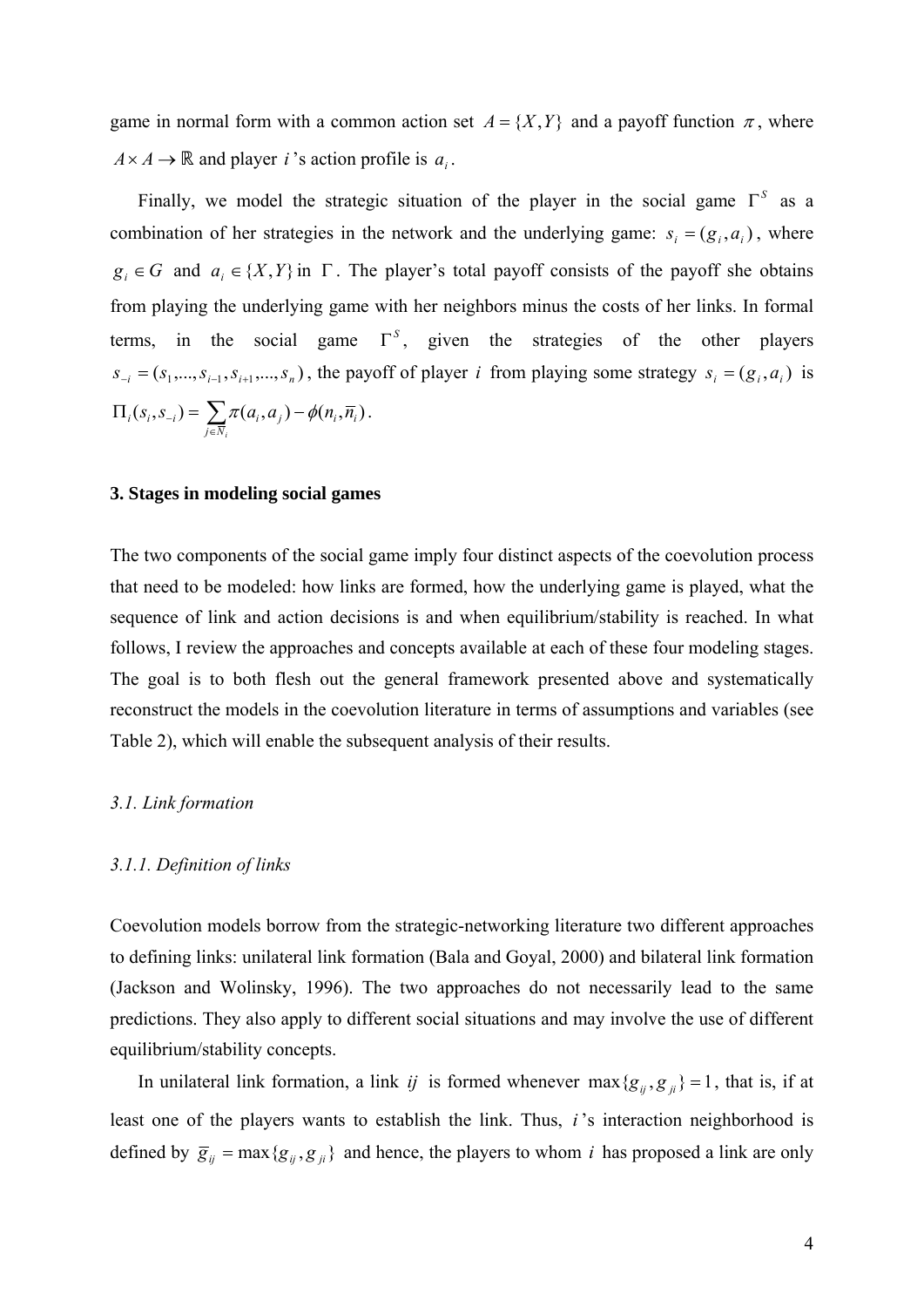a subset of the players with whom *i* interacts:  $N_i \subseteq \overline{N_i}$ . This definition of links is suitable to applications where all types of interactions are profitable (as a rational player would always accept a proposed link because she would lose payoff otherwise) and is usually used to model situations where links are costly only for one of the partners. The assumption of unilateral link formation is also methodologically advantageous: it simplifies the analysis because it allows for the use of best-response strategy at the individual level and (strict) Nash equilibrium at the collective level (see section 3.4.1 for definitions).

In bilateral link formation, a link *ij* is formed whenever  $\min\{g_{ij}, g_{ji}\} = 1$ , or if and only if both players want to have the link. Correspondingly, *i*'s interaction neighborhood is  $\overline{g}_{ij} = \min\{g_{ij}, g_{ji}\}\$ and the players in it are only a subset of those to whom *i* would like to link:  $\overline{N}_i \subseteq N_i$ . This approach to defining links implies that although each player can unilaterally sever any of her links, the mutual consent of both players is required in order for a connection to exist. Initially developed in the context of cooperative games, bilateral link formation has required the definition of additional stability concepts: pairwise stability (Jackson and Wolinsky, 1996), strong pairwise stability (Gilles et al., 2006) and unilateral stability (Buskens and Van de Rijt, 2008). However, the assumption that the network game is of the cooperative type is not needed if the link decisions are considered to be independent. Furthermore, such an assumption is unjustified in social games, given that the underlying game is assumed to be non-cooperative. Hence, coevolution models with bilateral link formation have employed both the Nash equilibrium and stability concepts based on pairwise stability (discussed in section 3.4).

#### *3.1.2. Cost functions for links*

The relative cost of links (in relation to the payoffs of the underlying game) changes the incentives at the individual level and carries major implications for both the network structure and the global behavior in the stable states. Link costs can represent the information costs in finding a partner and establishing a contact (costs for initiating a link), the time and effort involved in communication (costs for maintaining a link), as well as the disutility from terminating a relationship (costs for breaking a link). Additionally, costs can be either shared, or incurred by one party only (usually, the initiator of the link). The major difference between the two is that one-sided link costs bring forth an externality issue: a player may benefit from a connection even if she does not pay for it.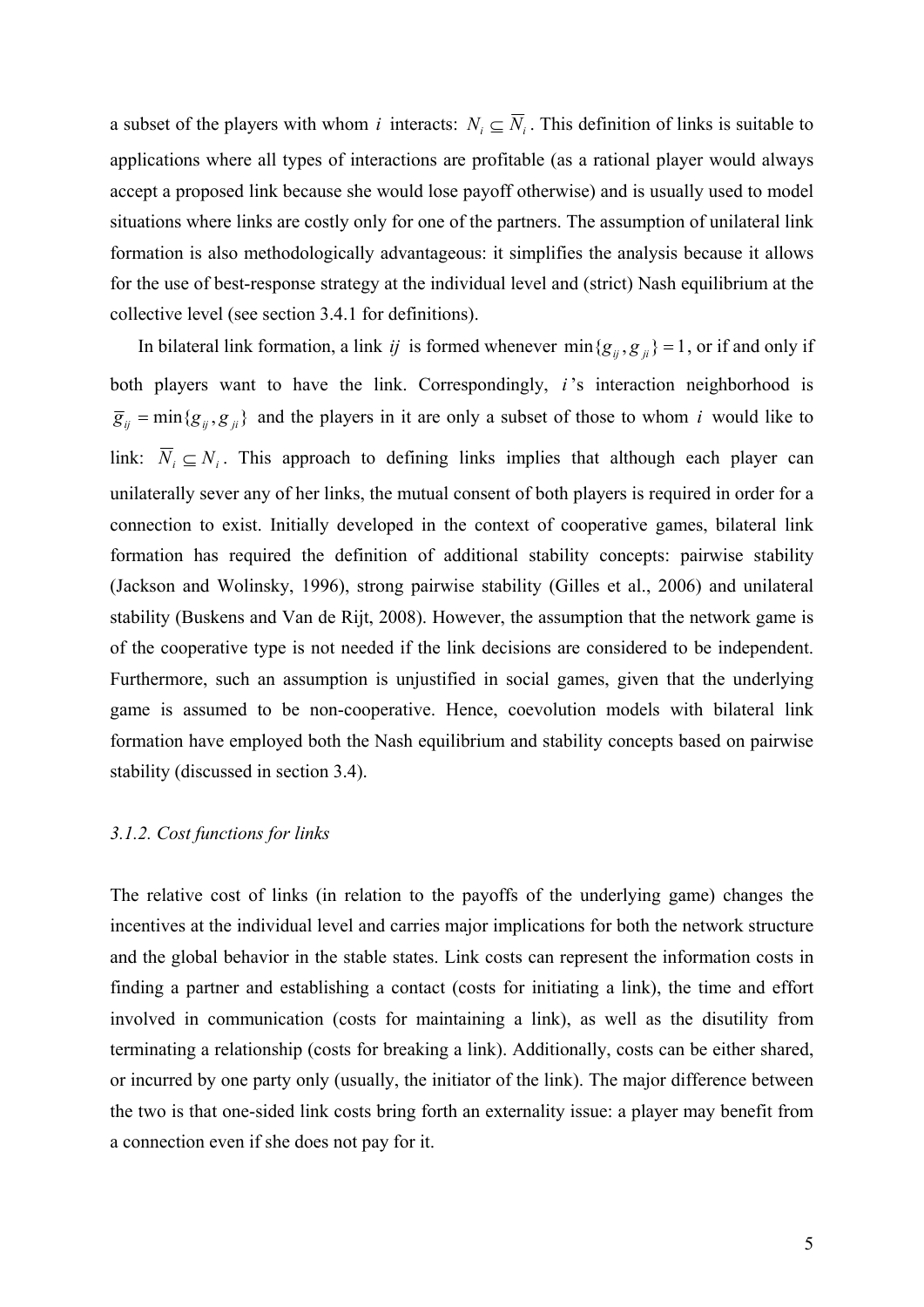Despite the numerous options, all existing models in the literature assume costs for link maintenance. In addition, models with unilateral link formation always use one-sided costs for the link-initiator (e.g. Berninghaus and Vogt, 2003; Bramoullé et al., 2004; Goyal and Vega-Redondo, 2005), while models with bilateral link formation assume that both partners pay for the link (e.g. Droste et al., 2000; Buskens et al., 2008).

Apart from deciding who pays the link costs, it is also important to define what the costs look like. For example, links can have the same cost regardless of the number of partners one already has ( $\phi = kn$ , if costs are incurred by the link initiator and  $\phi = k\overline{n}$ , if costs are shared,  $k > 0$ ). Special cases of a linear cost function for links are when costs are zero (equivalent to a shift in payoffs  $(\pi - k)$  where  $k < \min(\pi)$  or when one is compensated for any ties not formed ( $\phi = -k(n - \overline{n}_i)$ ). Although the latter case is typically used in experimental settings to guarantee a minimum compensation to all participants, it could also be applied to study exclusion (Riedl and Ule, 2002).

The assumption of constant costs implies that one can maintain an unlimited number of partnerships, as long as they are profitable. However, a more realistic assumption would be that after a certain number of relationships, it becomes unfeasible to maintain additional ones. This idea has been modeled in two different ways (illustrated here for two-sided linking): by imposing a threshold *m*, where  $n > m > 1$  and such that  $\phi(\overline{n}_i) > \max(\pi)$  for all  $\overline{n}_i > m$ (Jackson and Watts, 2002), or by specifying increasing marginal (i.e. convex) costs  $\phi = k\overline{n}_i + l\overline{n}_i^2$  with  $k, l > 0$  (Jackson and Watts, 2002; Buskens et al., 2008) or more generally,  $\phi = k\overline{n}_{i}^{\lambda}$  with  $k > 0$  and  $\lambda > 1$  (Hanaki et al., 2007).

## *3.2. Playing the game*

After the interaction network is established, actors play the same underlying game with each of their partners. All reviewed social-game models assume that players employ the same action in all of the bilateral games they are simultaneously engaged in. I elaborate on how this assumption relates to applications and affects results in the final section. In what follows, I briefly present the applications and the equilibrium solutions of the three games most commonly used to model problems of cooperation and coordination: Coordination Game,<sup>2</sup>

<sup>&</sup>lt;sup>2</sup> In order to simplify the analysis, I focus only on pure coordination games. Another game which is commonly used to represent problems of coordination is Stag-Hunt. Within the coevolution framework, there are two prominent studies of this game: a simulation-based analysis by Skyrms and Pemantle (2000), seminal in the modeling of endogenous dynamic network structure, and an experiment by Corbae and Duffy (2008). Skyrms and Pemantle assume memory-based learning and use reinforcement-based dynamics, while Corbae and Duffy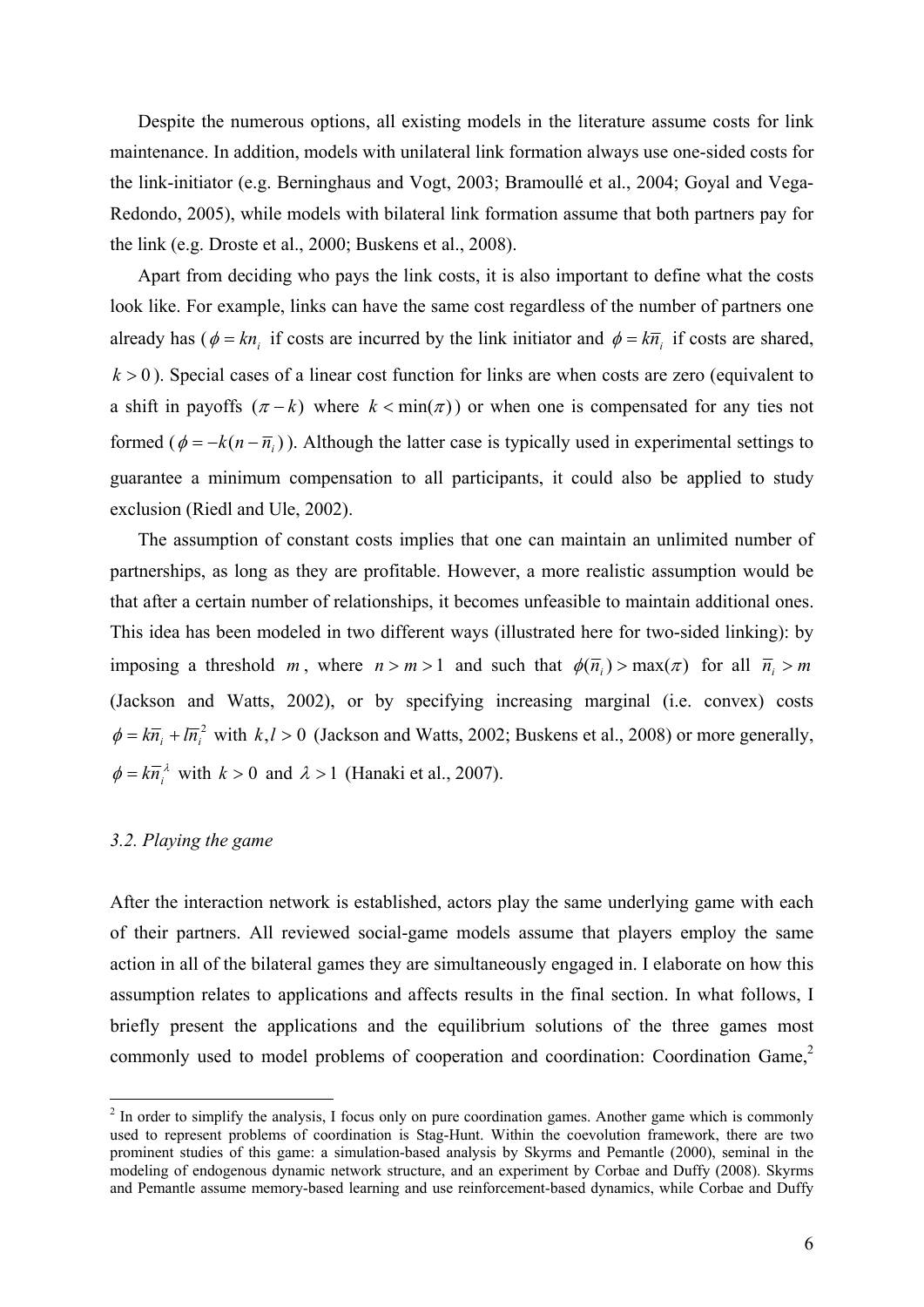Prisoner's Dilemma and Hawk-Dove Game. Table 1 gives the payoff matrices, the strategies and the outcomes of the one-shot symmetric two-player two-action games in normal form.

|                                   | <b>Coordination Game</b>                           |                  |     |  | Prisoner's Dilemma        |                         |     |  | Hawk-Dove Game                                                                                |     |     |  |
|-----------------------------------|----------------------------------------------------|------------------|-----|--|---------------------------|-------------------------|-----|--|-----------------------------------------------------------------------------------------------|-----|-----|--|
|                                   |                                                    | $\mathbf X$      | Y   |  |                           | X                       | Y   |  |                                                                                               | X   | Y   |  |
| Matrix                            | X                                                  | b,b              | e,d |  | X                         | c,c                     | e,b |  | X                                                                                             | c,c | d,b |  |
|                                   | Y                                                  | d,e              | c,c |  | Y                         | b,e                     | d,d |  | Y                                                                                             | b,d | e,e |  |
| Pure Strategies                   | X<br>Y                                             |                  |     |  | X: cooperate<br>Y: defect |                         |     |  | $X:$ dove<br>Y: hawk                                                                          |     |     |  |
| Pure-Strategy<br>Nash Equilibria  | (X,X)<br>(Y,Y)                                     |                  |     |  | $(Y, Y)$ dominant         |                         |     |  | (X,Y)<br>(Y,X)                                                                                |     |     |  |
| Mixed-Strategy<br>Nash Equilibria | $\rho_X = \frac{c-e}{b-d+c-e}$                     |                  |     |  |                           |                         |     |  | $\rho_X = \frac{d-e}{b-c+d-e}$                                                                |     |     |  |
| Pareto Optimal<br>Outcomes        |                                                    | (X,X)            |     |  |                           | (X,X)<br>(X,Y)<br>(Y,X) |     |  | (X,X)<br>(X,Y)<br>(Y,X)                                                                       |     |     |  |
| Maximum<br>Welfare                |                                                    | (X,X)            |     |  |                           | $(X,X)$ if $2c > b + e$ |     |  | $(X,X)$ if $2c \ge b + d$<br>$\begin{array}{c} (X,Y) \\ (Y,X) \end{array}$ if $2c \leq b + d$ |     |     |  |
| Additional<br>Constraints         | $(X, X)$ payoff-dominant<br>$(Y, Y)$ risk-dominant | If $c+d > b+e$ : |     |  |                           |                         |     |  |                                                                                               |     |     |  |

TABLE 1 GAMES OF COOPERATION AND COORDINATION \*

\*  $b > c > d > e$ 

# *3.2.1. Coordination Game*

In the Coordination Game, the two players realize highest gains only when they choose the same action. The game has two Nash equilibria in pure strategies and one in mixed strategies. The pure-strategy equilibria always Pareto-dominate the mixed-strategy one. In order to further problematize the welfare implications, it is often assumed that the two pure-strategy equilibria are Pareto-ranked themselves: in Table 1,  ${X,X}$  is the payoff-dominant equilibrium and  ${Y,Y}$  – the inefficient. The game also has a risk-dominant equilibrium in the sense that each player chooses the strategy that is a best response to the other player mixing with equal probability. When the efficient action is the more risky one, reaching a socially optimal outcome becomes even more problematic and the coordination problem turns into a

model the social game as a game with incomplete information and employ perfect Bayesian equilibrium solutions.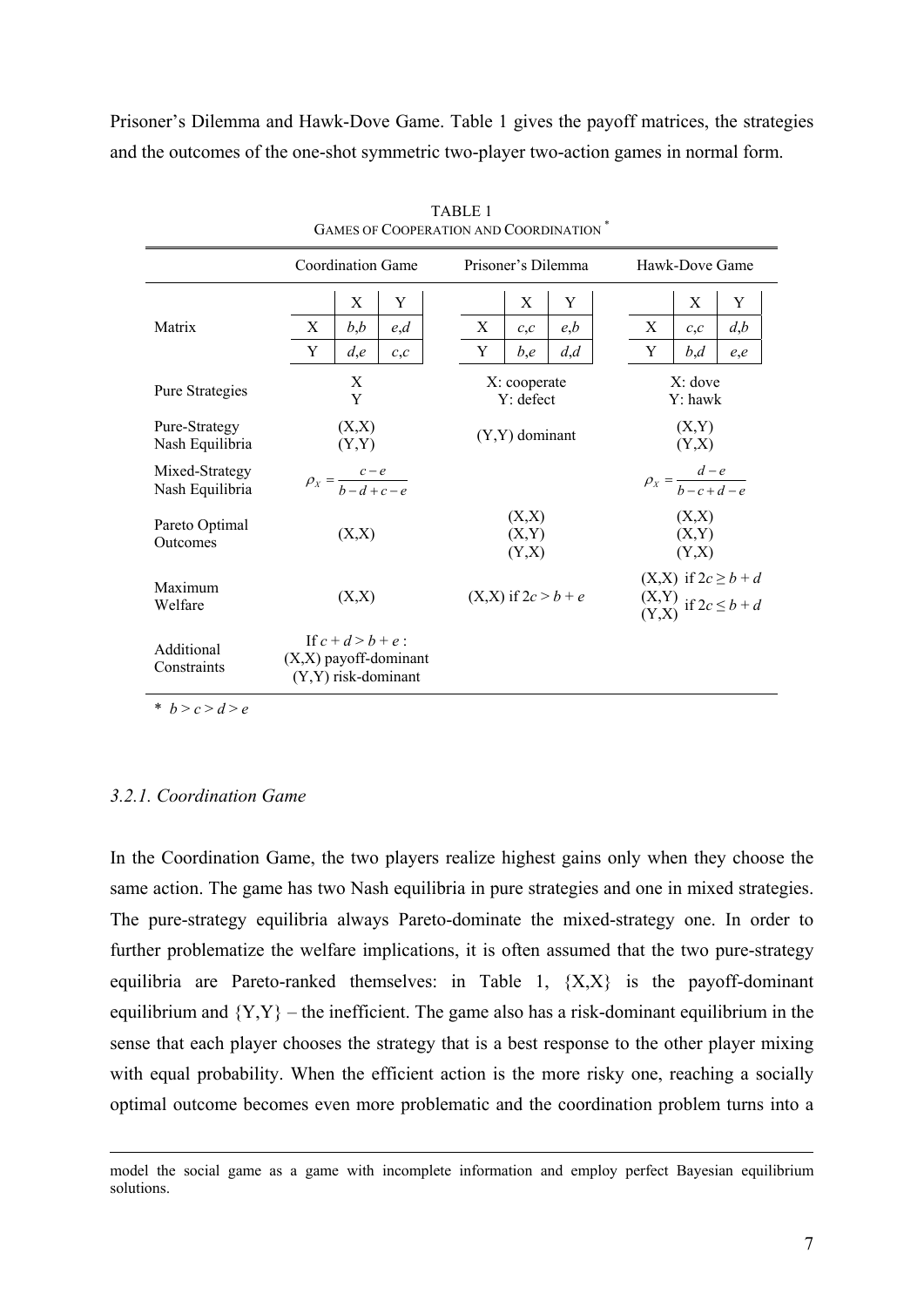social dilemma. Thus, although most commonly associated with the evolution of conventions (such as languages, currencies, product standards, etc.), the game has been used to model the dilemma of collective action as well (Heckathorn, 1996).

# *3.2.2. Prisoner's Dilemma*

The Prisoner's Dilemma is an extreme example of a situation in which individually-rational decisions lead to suboptimal outcomes at the collective level. Players have a choice between two actions, "cooperate" and "defect", but whichever action one of the players chooses, the other one is always better off if she defects. Thus, although cooperation yields the maximum mutual benefit, defection is a dominant strategy and the Nash equilibrium predicts that both players defect.

# *3.2.3. Hawk-Dove Game*

The Hawk-Dove Game (also known as Chicken Game) is a game that combines both the coordination and the cooperation problem. Maynard Smith (1973) famously introduced the game in the field of evolutionary biology to model individual selection within species and used it to develop the concept of evolutionary stable strategies. He suggested an interpretation in terms of competition for territory or resources. If the two players cooperate (Doves), they divide the resource equally among themselves; if one individual acts aggressively (Hawk), she either receives most of the resource if her opponent retreats (Dove) or they both end up with a minimum payoff due to an ensuing fight (Hawk-Hawk).

In the Hawk-Dove Game, one's best response is to choose an action unlike the action of one's partner. Hence, the only Nash equilibria in pure strategies are the asymmetric strategy configurations (Hawk, Dove) and (Dove, Hawk); the only symmetric equilibrium is the mixed-strategy equilibrium. If  $2c > b + d$ , reciprocated Dove-behavior yields the highest combined benefit. However, mutual cooperation is never an equilibrium and this presents a social dilemma. If the opposite is true  $(2c < b + d)$ , dissimilar actions yield highest total benefit. This presents a coordination problem, aggravated by the fact that both players' failure to yield (reciprocated Hawk-behavior) is disastrous. Because of these properties, the game has been used to represent brinkmanship and appeasement (Rapoport and Chammah, 1966), conflict (Bornstein et al., 1997) and collective action (Heckathorn, 1996).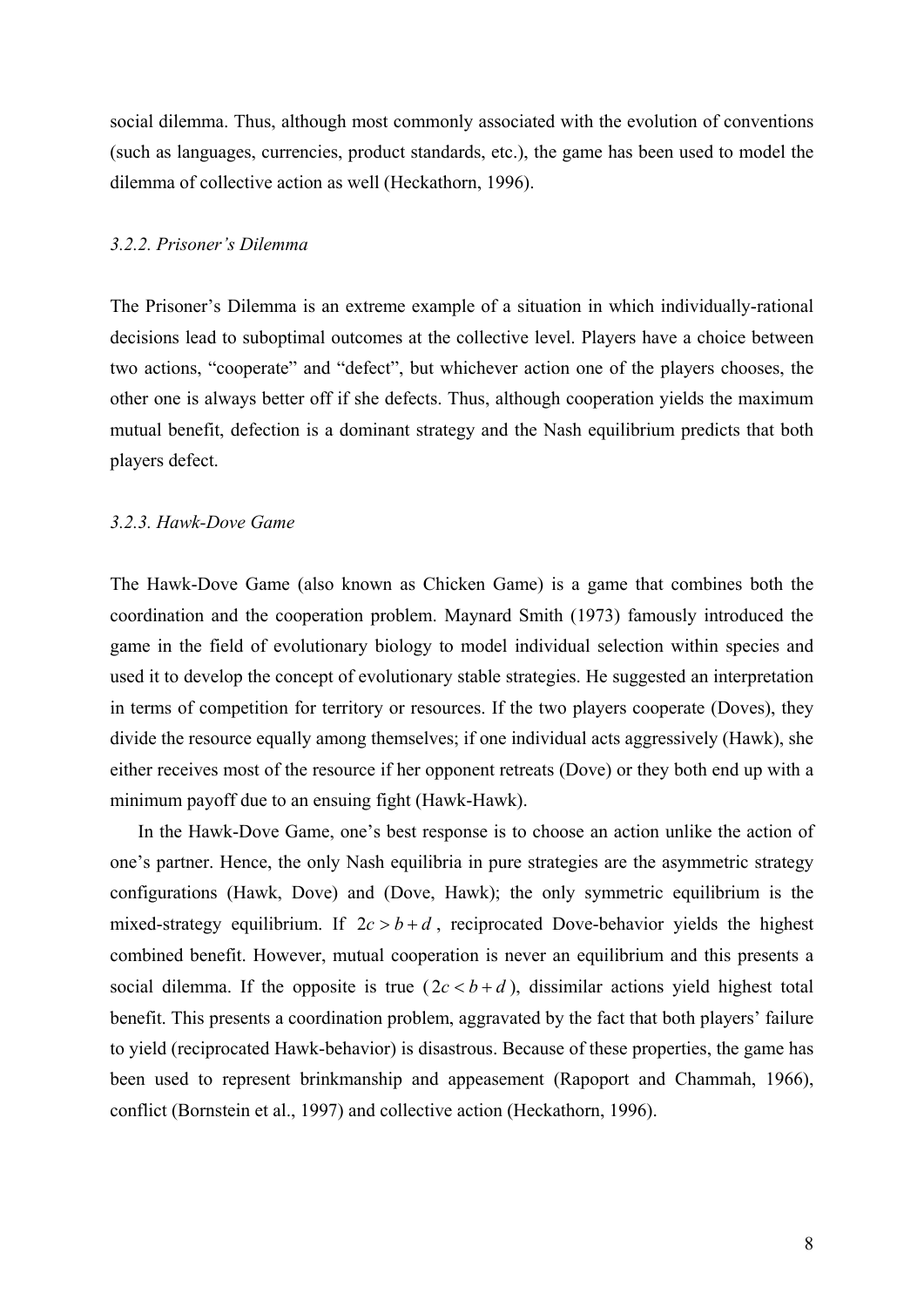# *3.3. Sequence of choices*

After determining how players form links and choose actions, it is important to decide in what order they take these two decisions. One approach is to model the partner and action choices as simultaneous: actors choose the type of change (a link, behavior, or a combination of the two) that provides the highest payoff. This approach applies to both static models (assuming a one-shot social game  $\Gamma^{s}$ ) and dynamic models (using a repeated  $\Gamma^{s}$ ). Assuming simultaneous link and action changes is particularly suitable for situations with well-informed players interacting in small networks. In fact, such players should also be capable of looking one step further to the implications of their decisions for the future evolution of the play. Thus, the simultaneous consideration of network and action decisions allows for modeling forward-looking behavior in social games (see Berninghaus et al., 2008).

The other possible approach is to assume that link and action choices are taken in a certain sequence. The assumption represents players in larger networks who have limited and local information. The approach requires a dynamic framework of discrete time and hence, it is most commonly used in simulations. At every period of the dynamic social game, three events happen:

- a random pair of players is chosen with a probability  $p_{ij} > 0$  and the two actors decide whether they want to add or remove a link between themselves;
- a random player is chosen with a probability  $q_i > 0$  and the player decides whether to change her behavior;
- all players play the game and obtain their payoffs.

These events may occur in any order at the modeler's discretion. The most noteworthy implication from assuming separate link and action choices, however, is that  $p_{ij}$  and  $q_i$  can be varied independently, thus modifying the "speed" of network updates relative to the frequency of action updates. This allows us to model the volatility of social relations (related to, for example, geographical mobility) in a simulated society.

# *3.4. Equilibrium/Stability*

To define the theoretical solutions to the social game, static models usually employ the Nash equilibrium or refinements and extensions of it. Dynamic models, regardless of whether they assume simultaneous or sequential link and action choices, typically rely on stability concepts.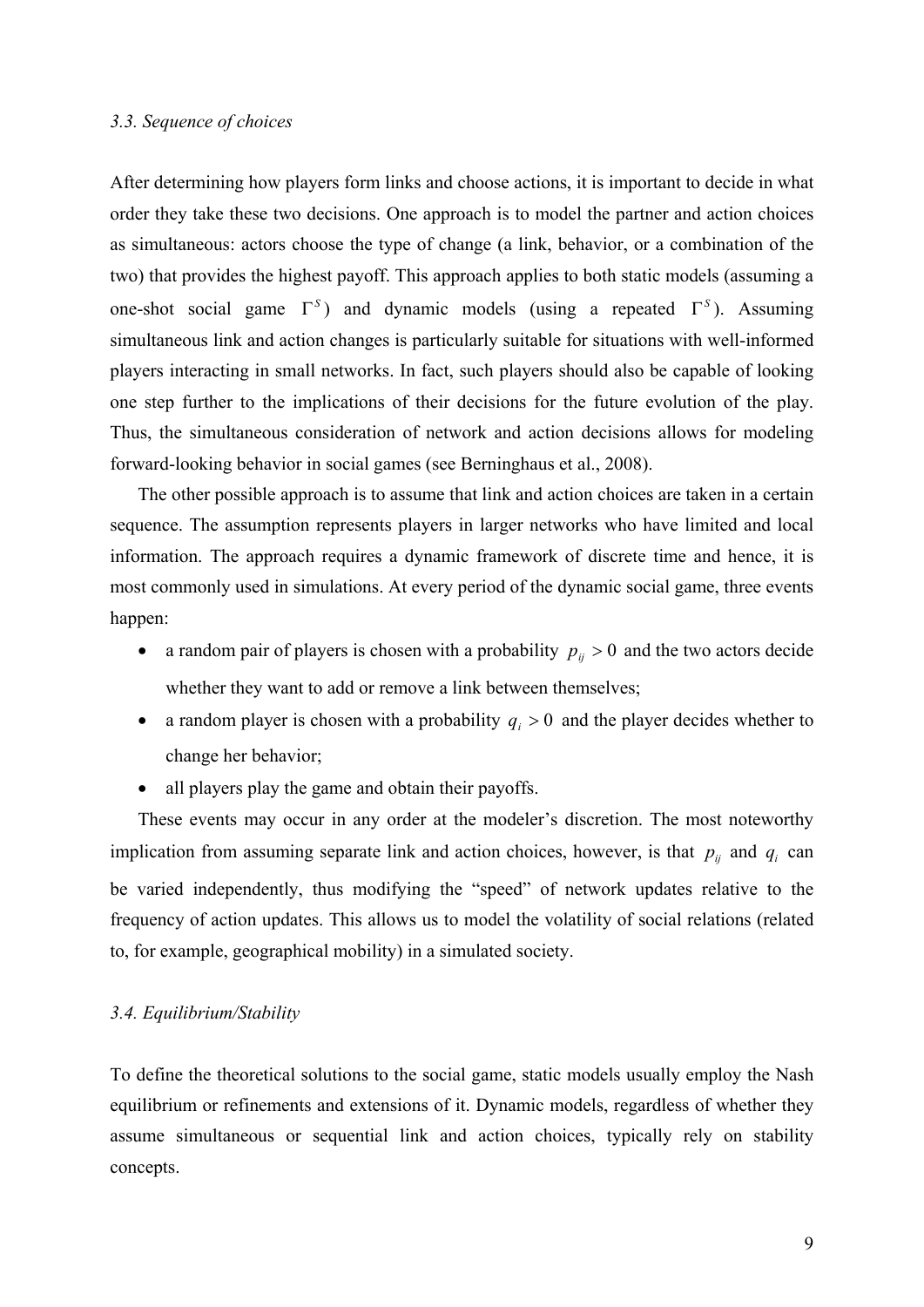#### *3.4.1. Equilibrium concepts*

Best response is a strategy that produces the most favorable outcome for a player, taking other players' strategies as given. This concept is central to the definition of Nash equilibrium: in a Nash equilibrium, each player has selected the best response to the other players' strategies. Thus, no player has an incentive to change strategy. Formally, a strategy profile  $s^* = (s_1^*, \dots, s_n^*)$  is a Nash equilibrium of  $\Gamma^S$  if  $\forall i \in \mathbb{N}$  and  $\forall s_i \in \mathbb{S}_i$ ,  $\Pi_i(s_i^*, s_{-i}^*) \ge \Pi_i(s_i, s_{-i}^*)$ ∗  $\Pi_i(s_i^*, s_{-i}^*) \geq \Pi_i(s_i, s_{-i}^*)$ . The solutions predicted by this concept can be narrowed down by changing the inequality in the definition to a strict one. This refinement is known as strict Nash equilibrium and in it, every player gets a strictly higher payoff with her current strategy than she would with another one available.

Extensions of the (strict) Nash equilibrium concept can come from different behavioral assumptions. For example, in order to better explain their experimental results, Berninghaus et al. (2008) replace the common assumption of myopic behavior<sup>3</sup> with forward-looking belief-formation. They extend the static-game Nash equilibrium to "one-step-ahead" stability (see Berninghaus et al., 2008 for definition). Although this concept implies a repeated game, dynamic models usually employ an entirely different approach to defining stability.

# *3.4.2. Stability concepts*

<u>.</u>

In dynamic models, the link and action update mechanisms define an evolutionary process. Starting from an initial state with random distribution of links and behavior, the feedback between partner and action choices results in a dynamic evolution that converges on any of a finite number of possible stable states, i.e. states in which both the neighborhood and the behavior of each agent do not change over time. Formally, the stable states in a dynamic social game are states in which:

- no player wants to sever a link or change action, and
- no player wants to establish a link (if the link formation is unilateral) or no pair of players wants to establish a mutual link (if the link formation is bilateral). $4$

A dynamic system can have a large number of stable states. Which one is more likely depends on the system's initial state. Hence, the probability of a particular outcome can be statistically estimated over a sample of initial configurations.

<sup>&</sup>lt;sup>3</sup> In the context of coevolution games, myopic actors optimize under the assumption that the network and the behavior from the previous period remain the same in the current period.

<sup>&</sup>lt;sup>4</sup> The stability concept for social games with bilateral link formation corresponds to Jackson and Wolinsky's (1996) pairwise stability for networks where only links can be changed.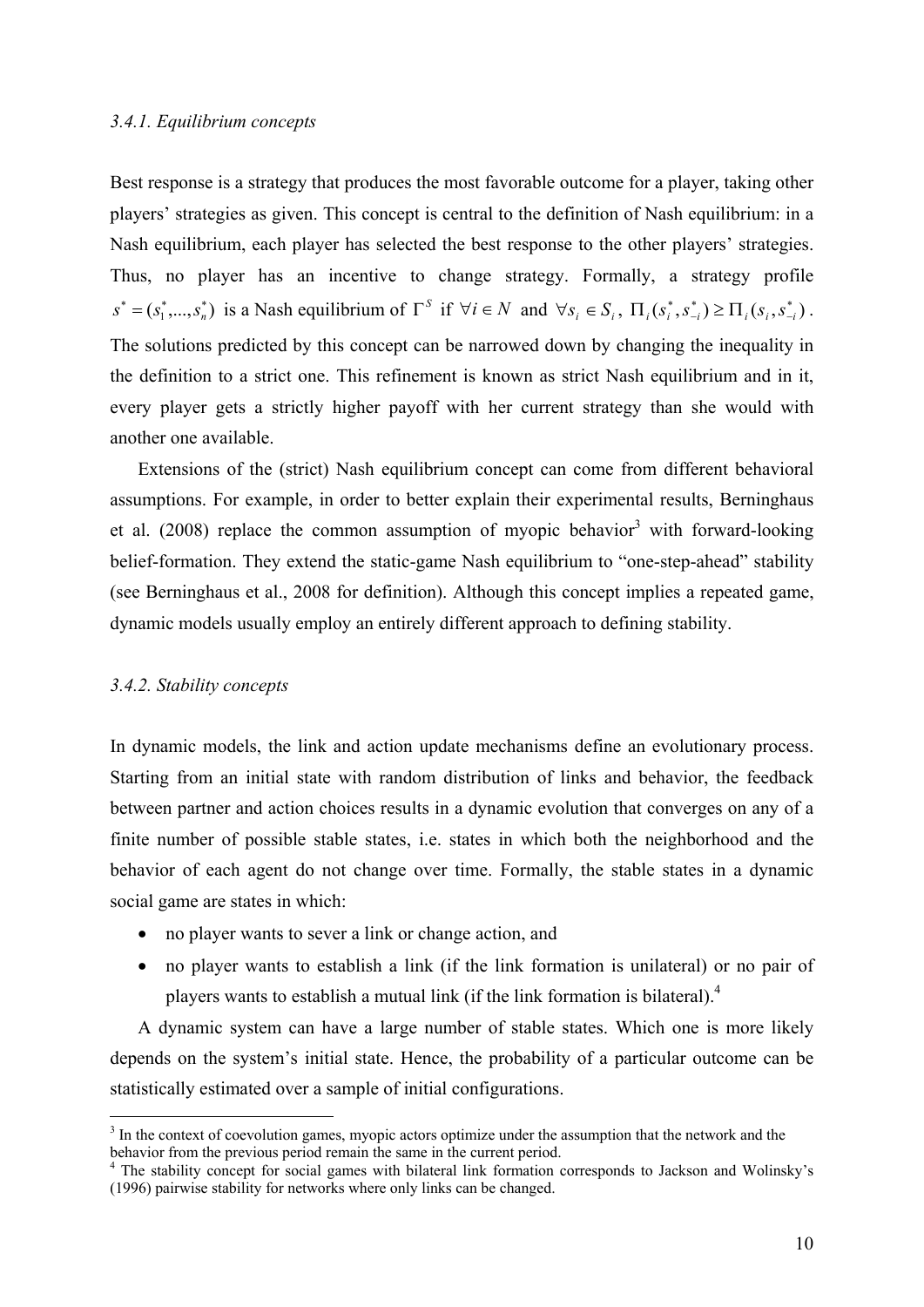One common way to refine the set of predicted stable states is to use the concept of stochastic stability.<sup>5</sup> Stochastic models assume trembles in the players' decisions due to external perturbations, limitations in the player's calculative ability, experimentation or simply mistakes in executing the best-response strategy.<sup>6</sup> Models with sequential link and action decisions allow the errors for the two to be independent: the action is correctly implemented with probability  $1-\varepsilon$ , while the link – with probability  $1-\tau$ , where  $1 > \varepsilon, \tau > 0$ .<sup>7</sup> Models with simultaneous link and action update assume that the player implements her best-response strategy in the social game with probability  $1-\eta$ , where  $1 > \eta > 0$ . A state is stochastically stable if the probability that the system will be in that state in the long run is bounded away from zero as the error probabilities become infinitely small (Foster and Young, 1990). In practical terms, the higher the number of mistakes needed for the system to leave a stable state, the more stochastically stable that state is. Thus, the introduction of mutation rates in the dynamic process leads to more precise long-run predictions.

## **4. Social games of coordination and cooperation**

1

In the previous two sections, after outlining a common framework for social games, I reviewed how models differ in link definition, link costs, payoffs of the underlying game, sequence of choices, and equilibrium/stability concepts. In each of the existing models, researchers fix some of these parameters as assumptions and explore the effects from varying the rest. Table 2 summarizes the assumptions, variables, and results of the models in the literature.

In this section, I link the model parameters to the macro-outcomes. I concentrate on the network, the global behavior and the specific network-behavior patterns in the stable configurations of the social games. I discuss the outcomes in terms of efficiency, payoff distribution, role differentiation, hierarchical structuring, network density, segregation, and polarization – all aspects that in one way or another relate to the three major themes of sociology, namely, inequality, rationalization, and cohesion.

<sup>&</sup>lt;sup>5</sup> For models with bilateral link formation, another way to narrow down predictions is to combine the requirement of stability in behavior with one of the refinements of pairwise stability: strong pairwise stability (Gilles et al., 2006) or unilateral stability (Buskens and Van de Rijt, 2008).

 $6$  Technically speaking, the random mechanism for updating links and actions introduces a stochastic element to all dynamic models.

<sup>7</sup> Among the reviewed models, only Hojman and Szeidl (2006) model the two error probabilities as related: the probability for making a mistake in the linking decision is  $\varepsilon^r$ . This implies that the link and action mistake probabilities approach zero at different rates, which changes the results significantly (Bergin and Lipman, 1996).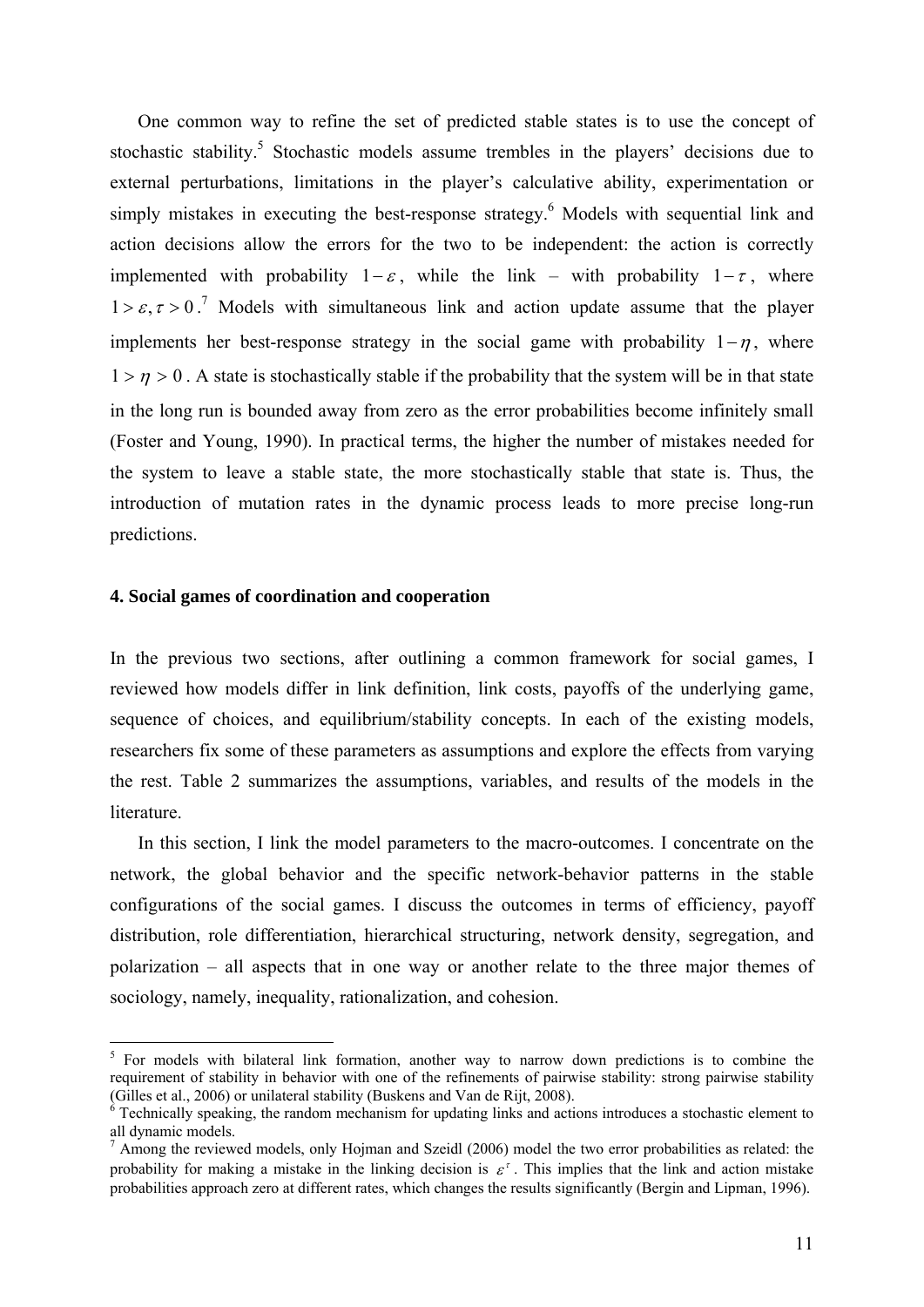| Study                                                  | Type <sup>c</sup> | $\overline{g}_y$          | $\phi$                                             | Sequence of<br>Choices                                                                                              | Equilibrium/<br>Stability                                               | Behavioral<br>Assumption | Variables                                                                               | Results <sup>e</sup>                       | Network and Global<br>Behavior <sup>f</sup>              |
|--------------------------------------------------------|-------------------|---------------------------|----------------------------------------------------|---------------------------------------------------------------------------------------------------------------------|-------------------------------------------------------------------------|--------------------------|-----------------------------------------------------------------------------------------|--------------------------------------------|----------------------------------------------------------|
| Coordination                                           | An                | $\min\{g_{ij},g_{ji}\}$   | $\sum_{j\in\overline{N}}k_{ij}^{\;\;\;\mathrm{d}}$ | $g_{ij} \rightarrow a_i, a_j \rightarrow s$                                                                         | deterministic                                                           |                          | $b/\gamma \geq k_{ij}$<br>$c/\gamma \geq k_{ij}$                                        | $X - X$<br>$Y - Y$                         | ↑efficiency                                              |
| Droste et al., 2000                                    |                   |                           |                                                    |                                                                                                                     | stochastic<br>$\tau, \varepsilon > 0$                                   | myopic BR                | $c/\gamma \geq k_{ij}$                                                                  | $X-X$ $Y-Y$<br>$Y - Y$                     | segregation<br><b>Lefficiency</b>                        |
| Jackson & Watts,<br>2002                               | An                | $\min\{g_{ij},g_{ji}\}$   | $k\overline{n}_i$                                  |                                                                                                                     | stochastic<br>$\tau, \varepsilon > 0$                                   | myopic BR                | $b > k > d$ ,<br>$\rho_Y > 1/(n-1)$                                                     | $X-X$                                      |                                                          |
|                                                        |                   |                           |                                                    | $g_{ij} \rightarrow a_k \rightarrow s$                                                                              |                                                                         |                          | b > k > c<br>$\rho_Y \leq 2/(n-1)$<br>c > k                                             | Y Y<br>$Y-Y$                               |                                                          |
|                                                        |                   |                           | $k\overline{n}_i$ ,<br>$\overline{n}_i \leq m$     |                                                                                                                     |                                                                         |                          | b > k > d<br>c > k > d                                                                  | $X - X$<br>$Y - Y$                         |                                                          |
| Berninghaus & Vogt,<br>2003                            | An                | $max{g_{ij,}g_{ji}}$      | $kn_i$                                             | static                                                                                                              | Nash                                                                    |                          | d > k<br>b > k<br>b > k > c                                                             | $Y-m-Y$<br>$X-X$<br>Y Y                    | ↑efficiency                                              |
|                                                        |                   |                           |                                                    |                                                                                                                     |                                                                         | myopic BR                | c > k<br>c > k > d                                                                      | $Y-Y$<br>X-X Y-Y                           | segregation                                              |
| Goyal & Vega-                                          | An                | $max{g_{ij,}g_{ji}}$      | $kn_i$                                             | simultaneous                                                                                                        | stochastic                                                              | myopic BR                | d > k > e<br>$c > k^* > e$<br>$k > k^*$                                                 | $X-X\rightarrow Y-Y$<br>$X-X$              | ↑ efficiency                                             |
| Redondo, 2005<br>Hojman & Szeidl,<br>2006 <sup>b</sup> | An                | $max{g_{ij,}g_{ji}}$      | $kn_i$                                             | simultaneous                                                                                                        | $\eta > 0$<br>stochastic<br>$\varepsilon^{\tau}, \, \varepsilon \geq 0$ |                          | $k^* > k$<br>$k \approx 0$                                                              | $Y-Y$<br>Y-Y wheel                         | <b>Lefficiency</b>                                       |
|                                                        |                   |                           |                                                    |                                                                                                                     |                                                                         | myopic BR                | $\overline{k} \approx 0, \sum_{j \in N_i} g_{ij} < 2$<br>$[n/2] g_{ij} \rightarrow a_k$ | Y-Y wheel<br>X-X wheel                     | <i><u><b>†polarization</b></u></i>                       |
| Buskens et al., 2008                                   | Sim               | $\min\{g_{ii}, g_{ii}\}\$ | $k\overline{n}_i + l\overline{n}_i^2$              | $s \rightarrow g_i   a_i$<br>$s \rightarrow g_{ij} \rightarrow a_k$<br>$s \rightarrow [n/2] g_{ii} \rightarrow a_k$ | deterministic                                                           | myopic BR                | segregation<br>density<br>$n_{\boldsymbol{X}}$                                          | $X - X$<br>$Y - Y$<br>$X-X$ Y-Y<br>$X-m-X$ | $\downarrow$ n <sub>X</sub> polarization<br>polarization |
|                                                        |                   |                           |                                                    |                                                                                                                     |                                                                         |                          | density. $n_X$<br>$n\downarrow$<br>$n_X$                                                |                                            | $\uparrow n_X$<br>↑efficiency                            |
| Corten & Buskens,<br>2008                              | Exp               | $\min\{g_{ij},g_{ji}\}$   | $k\overline{n}_i + l\overline{n}_i^2$              | $n g_{ii} \rightarrow a \rightarrow s$                                                                              | deterministic                                                           | myopic BR                | density                                                                                 | X-X Y-Y<br>$Y - Y$                         | <b>Lefficiency</b>                                       |

TABLE 2 COEVOLUTION OF BEHAVIOR AND STRUCTURE IN GAMES OF COOPERATION AND COORDINATION  $^{\rm a}$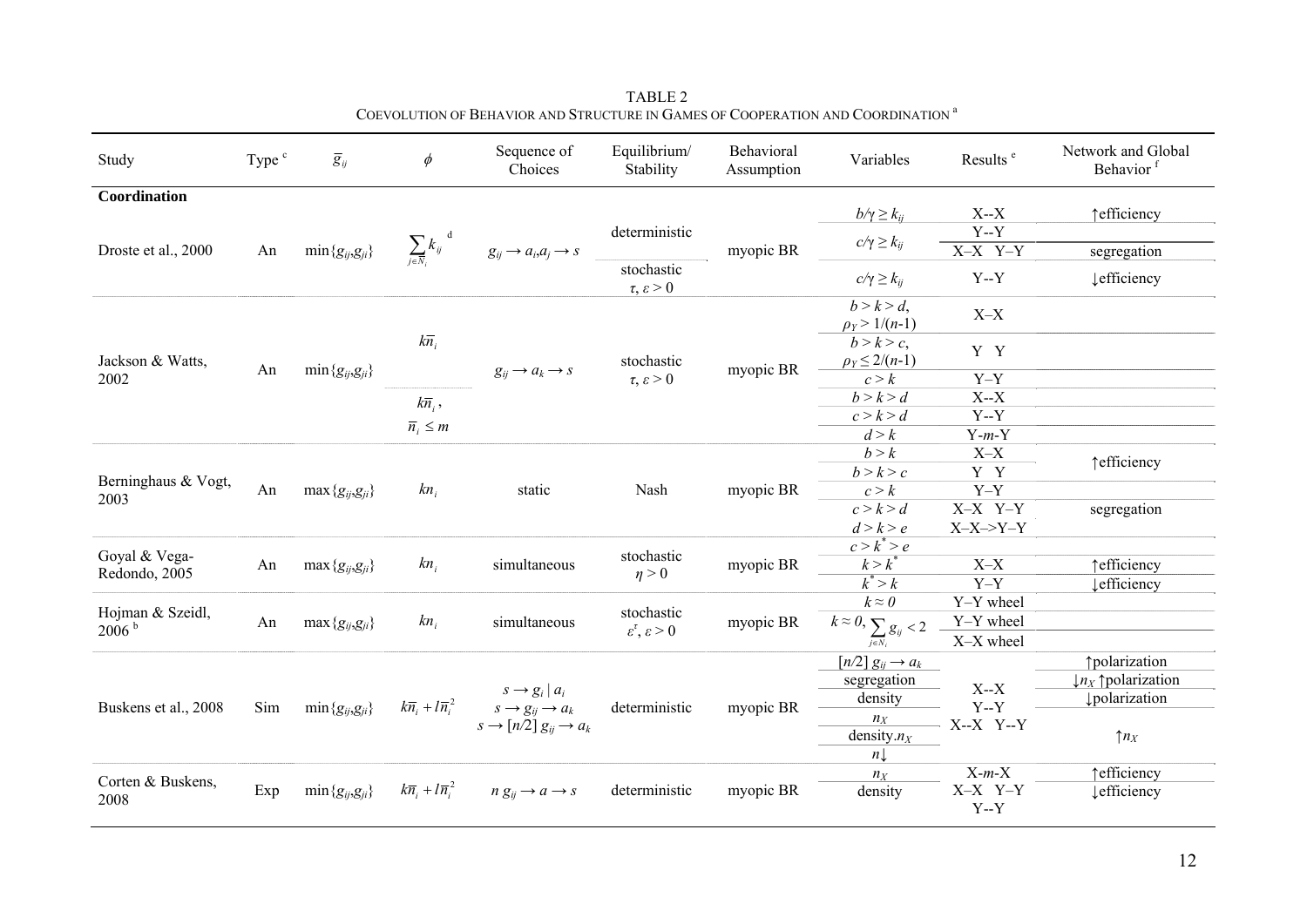| <b>Prisoner's Dilemma</b>     |     |                         |                               |                                                          |                                        |                                         |                                               |                             |                                                                              |
|-------------------------------|-----|-------------------------|-------------------------------|----------------------------------------------------------|----------------------------------------|-----------------------------------------|-----------------------------------------------|-----------------------------|------------------------------------------------------------------------------|
|                               |     |                         |                               |                                                          |                                        | exclusion                               |                                               |                             | $n_X > 0$                                                                    |
| Riedl & Ule, 2002             | Exp | $\min\{g_{ij},g_{ji}\}$ | $-k(n-\overline{n}_{i})$      | simultaneous                                             | Nash,<br>Subgame<br>Perfect            | global info                             | e > k                                         | $X-X-Y-Y$                   | ↑ density                                                                    |
|                               |     |                         |                               |                                                          |                                        |                                         | c > k > d                                     | $X-X - Y-Y$                 | $\uparrow$ <i>n<sub>x</sub></i> $\uparrow$ density                           |
|                               |     |                         |                               |                                                          |                                        | local info                              | e > k                                         | $X-X-Y-Y$                   | ↑ density                                                                    |
|                               |     |                         |                               |                                                          |                                        |                                         | c > k > d                                     | $X-X$ Y                     | ↓ density ↑ segregation                                                      |
|                               |     |                         |                               |                                                          |                                        | imitation                               |                                               |                             |                                                                              |
| Eguíluz et al., 2005          | Sim | $\max\{g_{ij},g_{ji}\}$ | $\bf{0}$                      | $s \rightarrow a \rightarrow g$ <sub>unsatisfied</sub> Y | deterministic                          | random search                           | $p_{ij} = 0, b\uparrow$                       | $Y-X-X-Y$                   | $\downarrow n_X$                                                             |
|                               |     |                         |                               |                                                          |                                        |                                         | $p_{ij} \gg 0, b \uparrow$                    | $Y - Y$                     | ↑inequality ↑hierarchy                                                       |
|                               |     |                         |                               |                                                          |                                        | local search                            | $p_{ij} > 0$                                  |                             | small-world                                                                  |
|                               |     |                         |                               |                                                          |                                        |                                         | $n\uparrow$                                   |                             | $\uparrow n_X$                                                               |
|                               | Sim | $\min\{g_{ij},g_{ji}\}$ | $k\overline{n}_{i}^{\lambda}$ | $s \rightarrow \alpha a_i \rightarrow \beta g_{jk}$      | stochastic<br>$\tau = \varepsilon > 0$ | imitation                               | $k,\lambda$                                   |                             | $\uparrow$ <i>n<sub>x</sub></i> $\downarrow$ density                         |
| Hanaki et al., 2007           |     |                         |                               |                                                          |                                        | $local + random$                        | $k, \lambda \uparrow \beta/\alpha \uparrow$   |                             | $\uparrow n_X$                                                               |
|                               |     |                         |                               |                                                          |                                        | search                                  | $k, \lambda \uparrow$ local search $\uparrow$ |                             |                                                                              |
|                               |     |                         |                               |                                                          |                                        |                                         | $k \lambda \uparrow b \uparrow$               |                             | $\downarrow n_X$                                                             |
| Mengel & Fosco,<br>$2007^{b}$ | Sim | $\min\{g_{ij},g_{ji}\}$ | $0, \overline{n}_i \leq m$    |                                                          |                                        |                                         | $r = 2$                                       | $X-X-Y-Y$                   |                                                                              |
|                               |     |                         |                               | $a_i \rightarrow \beta g_{jk} \rightarrow s$             | stochastic<br>$\tau, \varepsilon > 0$  | imitation<br>local search<br>(radius r) |                                               | $X-X$ Y-Y                   |                                                                              |
|                               |     |                         |                               |                                                          |                                        |                                         | $r \geq 2$                                    | $Y - Y$                     | segregation                                                                  |
|                               |     |                         |                               |                                                          |                                        |                                         | $r > 2, \beta \uparrow$                       |                             | $\uparrow n_X$                                                               |
|                               |     |                         |                               |                                                          |                                        |                                         | $r\uparrow$                                   |                             | ↓clustering ↓ avg. distance                                                  |
| <b>Hawk-Dove</b>              |     |                         |                               |                                                          |                                        |                                         |                                               |                             |                                                                              |
|                               |     |                         |                               |                                                          |                                        |                                         |                                               | X X                         |                                                                              |
| Berninghaus & Vogt,           |     |                         |                               |                                                          |                                        |                                         | b > k > c                                     | $\overline{Y\rightarrow X}$ | $n \ge n_{\rm Y} \ge 0$ $\downarrow$ density                                 |
| 2003                          | An  | $max{g_{ij,}g_{ji}}$    | $kn_i$                        | static                                                   | Nash                                   | myopic BR                               | c > k > d                                     | $Y\rightarrow X-X$          | $n \geq n_Y \geq (n-1)\rho_Y$                                                |
|                               |     |                         |                               |                                                          |                                        |                                         | d > k > e                                     | $Y-X-X$                     | $\lfloor n_Y \rfloor$                                                        |
| Bramoullé et al., 2004        |     |                         |                               |                                                          |                                        |                                         |                                               |                             | $(n-1)\rho_Y + 1 \ge n_Y \ge (n-1)\rho_Y$                                    |
|                               |     |                         |                               |                                                          |                                        |                                         | e > k                                         | $Y-Y-X-X$                   | ↑ density                                                                    |
| Berninghaus et al.,<br>2008   | Exp | $max{g_{ij,}g_{ji}}$    | $kn_i$                        | simultaneous                                             | one-step-ahead                         | forward-<br>looking belief<br>formation | b > k > c                                     | $Y\rightarrow X$            | $\frac{n\Delta+d}{\Delta+d}\geq n_{\gamma}\geq \frac{(n-1)\Delta}{\Delta+d}$ |
|                               |     |                         |                               |                                                          |                                        |                                         |                                               |                             |                                                                              |
|                               |     |                         |                               |                                                          |                                        |                                         | c > k > d                                     | $Y\rightarrow X-X$          | $\frac{n(b-c)+d}{b-c+d} \ge n_Y \ge 0$                                       |
|                               |     |                         |                               |                                                          |                                        |                                         |                                               |                             |                                                                              |
|                               |     |                         |                               |                                                          |                                        |                                         | d > k > e                                     | $Y-X-X$                     | $\uparrow n_Y$                                                               |
|                               |     |                         |                               |                                                          |                                        |                                         | e > k                                         | $Y-Y-X-X$                   | $(n-1)\rho_Y + 1 \ge n_Y \ge (n-1)\rho_Y$                                    |
|                               |     |                         |                               |                                                          |                                        |                                         |                                               |                             |                                                                              |

a. For notation used, see text and Table 1.

b. Interaction with both direct and indirect neighbors.

c. An analytical study; Sim simulation; Exp experiment

d.  $k_{ij} = \min{\{\gamma |j - i |, \gamma |j - i + n\}}$ , where  $\gamma$  is the cost per distance unit (players are distributed on a circle)

e. Y--Y links between Y-players; X–X complete network between X-players; X - Y rare links between X-players and Y-players; X–>Y X-players linked to Y-players

f.  $n_X$  with some abuse of notation, the proportion/number of X-players;  $\Delta$  (*b-k*)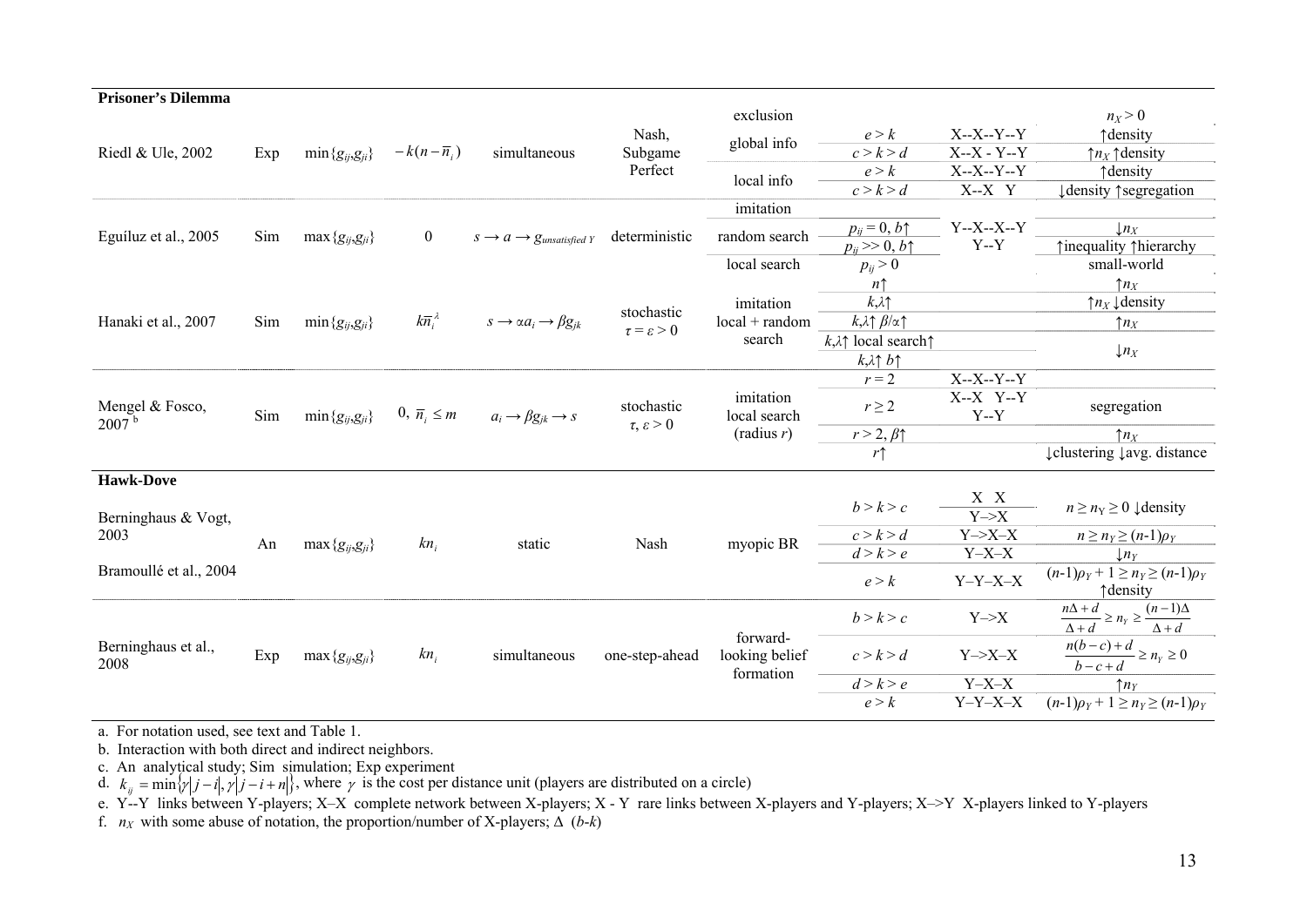# *4.1. Coordination Game*

If individuals play the Coordination Game with partners selected at random from the population, the only stochastically stable equilibrium is the risk-dominant strategy profile (e.g. Young, 1993). This result is due to the fact that the risk-dominant strategy yields the highest payoff against an average population: it is a best response if the fraction of the population playing the same strategy is  $\frac{b-d}{b-d+c-e}$  $-d + c -\frac{d}{dx}$  (the mixing probability for action Y in the mixed-strategy equilibrium), which is always less than 0.5. When players can strategically choose their partners, however, coordinating on the Pareto-efficient equilibrium is possible. What is more, different parts of the population can simultaneously coordinate on different equilibria.

One factor that increases the likelihood of Pareto-efficient coordination is the proportion of players choosing the payoff-dominant strategy in the initial stage of the social game. This effect has been obtained in simulations (Buskens et al., 2008) and confirmed in an experiment (Corten and Buskens, 2008). Analytical studies have explored another factor that facilitates efficiency: the cost of links. Coordination on the payoff-efficient equilibrium is the only possible solution in a connected network if the link costs are high enough, i.e.  $b > k > c$ (Droste et al., 2000; Berninghaus and Vogt, 2003). In this case, playing the inefficient equilibrium does not pay off after subtracting the communication costs. For lower link costs, efficiency is possible but not guaranteed in deterministic and static models. Moreover, below a certain cost threshold  $k^*$ ,  $c > k^* > e$ , efficiency is not stochastically stable (Jackson and Watts, 2002; Goyal and Vega-Redondo, 2005). The intuition behind this last result is that when link costs are low, the players are maximally connected and the situation resembles the base case with random interaction: more than half of one's partners need to randomly switch to the efficient action in order for one to do so rationally. Yet, efficiency is also not stochastically stable when interaction is restricted. For example, the model of Droste et al. (2000) localizes interactions by assuming costs based on geographical distance. In the resulting neighborhood-structured networks, the risk-dominant convention is the only stochastically stable state.

Stochastic models show that the social game of coordination converges to a state where all players behave uniformly. However, the coexistence of both equilibria is theoretically possible for low link costs in deterministic environments (Droste et al., 2000; Buskens et al., 2008) and in static models (Berninghaus and Vogt, 2003). It is also experimentally observed (Corten and Buskens, 2008).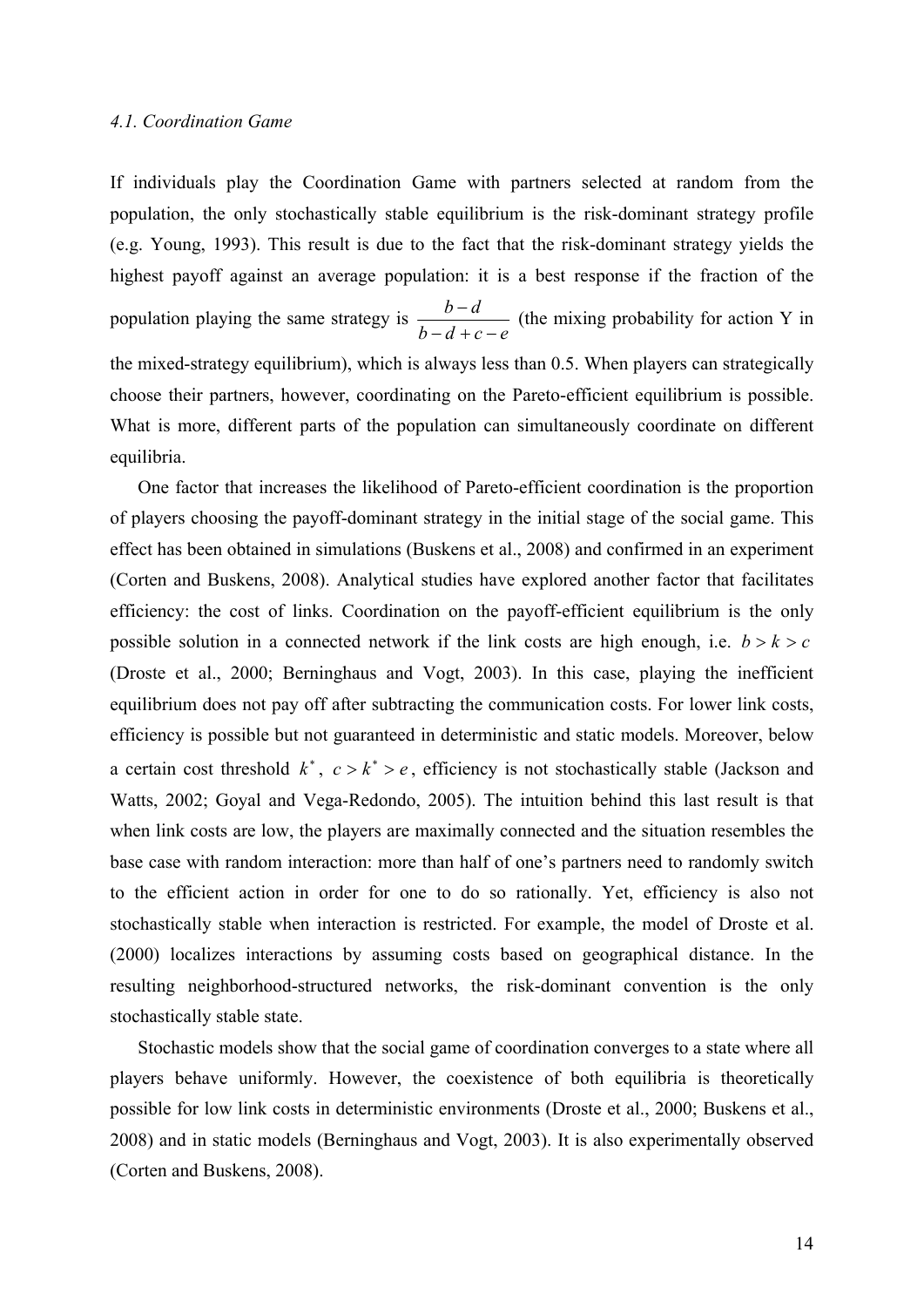Since miscoordination is costly, the coexistence of equilibria implies that ties will occur mainly between actors with the same behavior. The segregation of the network does not have to be complete only when link costs are one-sided and low enough (Berninghaus and Vogt, 2003). In this case, it is still profitable for X-players to sponsor connections to Y-players.

When the network is segmented into components, it is also important to know to what extent the separate groups are of similar size. Buskens et al. (2008) conceptualize this as polarization and find out that polarization is both more likely and more extreme for "faster" networks (models with link updates for *n*/2 randomly selected pairs at every period rather than a single link update). The large number of link changes causes the network to fall apart into groups with different behavior before the actors get a chance to adapt their behavior.

## *4.2. Prisoner's Dilemma*

If players use best response in a repeated Prisoner's Dilemma, the Nash equilibrium predicts universal defection, as defection is the dominant strategy. Non-trivial solutions require additional behavioral assumptions such as imitation learning (emulating the action or link choices of successful players), informed partner search  $\delta$  (using heuristic rules to find partners who are likely to cooperate), and optional participation (avoiding defectors). Imitation, however, affects cooperation in both directions: while it enables individual cooperation, it precludes full cooperation as a global outcome. Firstly, since unilateral defection is the most profitable action choice, if players imitate those with highest payoffs, defectors are likely to survive under deterministic dynamics. In addition, because a single random mistake could lead to the viral replication and spread of defection, full cooperation is not stochastically stable either.

Nevertheless, in social games, the global level of cooperation could increase under specific conditions. In their simulation study, Mengel and Fosco (2007) find that when players interact more often among each other, they begin to exclude defectors often enough to compensate for the also increased tendency to emulate them. Thus, given that their search radius is large enough, the more often players update their link choices, the higher the number of cooperators. Hanaki et al. (2007) reproduce the finding that higher relative network speed increases the global level of cooperation in a simulation model that assumes that linking costs are high enough.

Riedl and Ule's experiment (2002) confirms that cooperation is significantly higher when players have the option to reject partnership offers. Experiment subjects use exclusion as

<sup>&</sup>lt;sup>8</sup> All dynamic models assume random global search for partners: the link update process.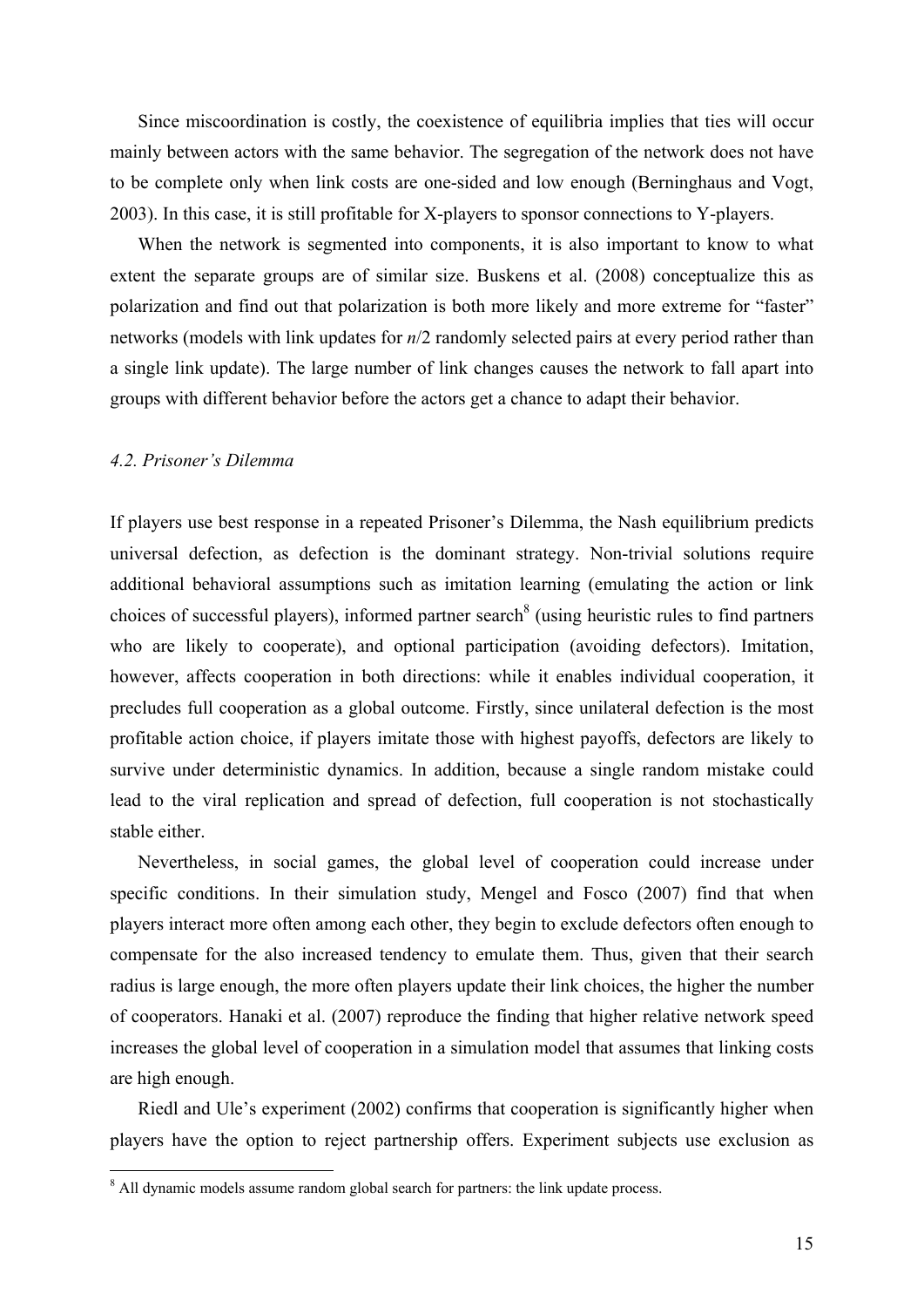punishment: they tend to reject links with known defectors much more often than with cooperators and what is more, they do this even when it is costly. The effect from exclusion on cooperation is particularly strong when the exclusion option is cheap (which could be seen as equivalent to high link costs) and when players observe the behavior of all other players (they have global information). Since the threat of exclusion is more credible in such a situation, experiment subjects tend to cooperate more. Yet, in simulations, agents are rarely endowed with such foresight. Nevertheless, the numerical experiment of Hanaki et al. (2007) confirms exclusion as the mechanism that fosters cooperation when linking costs are high. In this case, rather than to discourage defection, the role of exclusion is to stem its spread through imitation.

If players tend to exclude defectors, one can expect that the higher the number of cooperators, the higher the density of the resulting interaction network. In their experiment, Riedl and Ule (2002) find out that network density is indeed positively correlated with cooperation but only when exclusion is cheap (or alternatively, maintaining links is costly).

The successful isolation of defectors can further lead to segregation, that is, the segmentation of the network into components consisting of either only cooperators or only defectors. In Mengel and Fosco's model (2007), segregation occurs when players have some (but not global) information beyond their interaction radius. Here, the localization of information has a twofold effect: on the one hand, it allows defection to spread locally and to destabilize some cooperative components and on the other, it also enables cooperators to find and connect to other cooperators and hence, to exclude defectors from their cooperative clusters. As such complex dynamics are missing in Riedl and Ule's six-person experimental groups (2002), the researchers discover another mechanism that enables segregation. When information is limited to one's interaction partners only and exclusion is cheap, segregation occurs because isolated defectors are not aware that a cooperative clique exists.

Cooperation can be maintained not only through the isolation of defectors but also through their marginalization. The resulting structure is a connected hierarchical network with a large number of cooperators in the center and a few defectors at the fringes. Two available simulation studies obtain this kind of structures. On the one hand, Eguíluz et al. (2005) use a deterministic model in which only newly converted defectors randomly search for new partners. They find out that the hierarchical structure gets accentuated (the degree distribution significantly departs from the Poisson distribution of a random network towards an exponential one) with increasing network fluidity and increasing temptation to defect. In comparison, in Mengel and Fosco's stochastic model with local partner search (2007), connected hierarchical networks are possible only when players choose partners among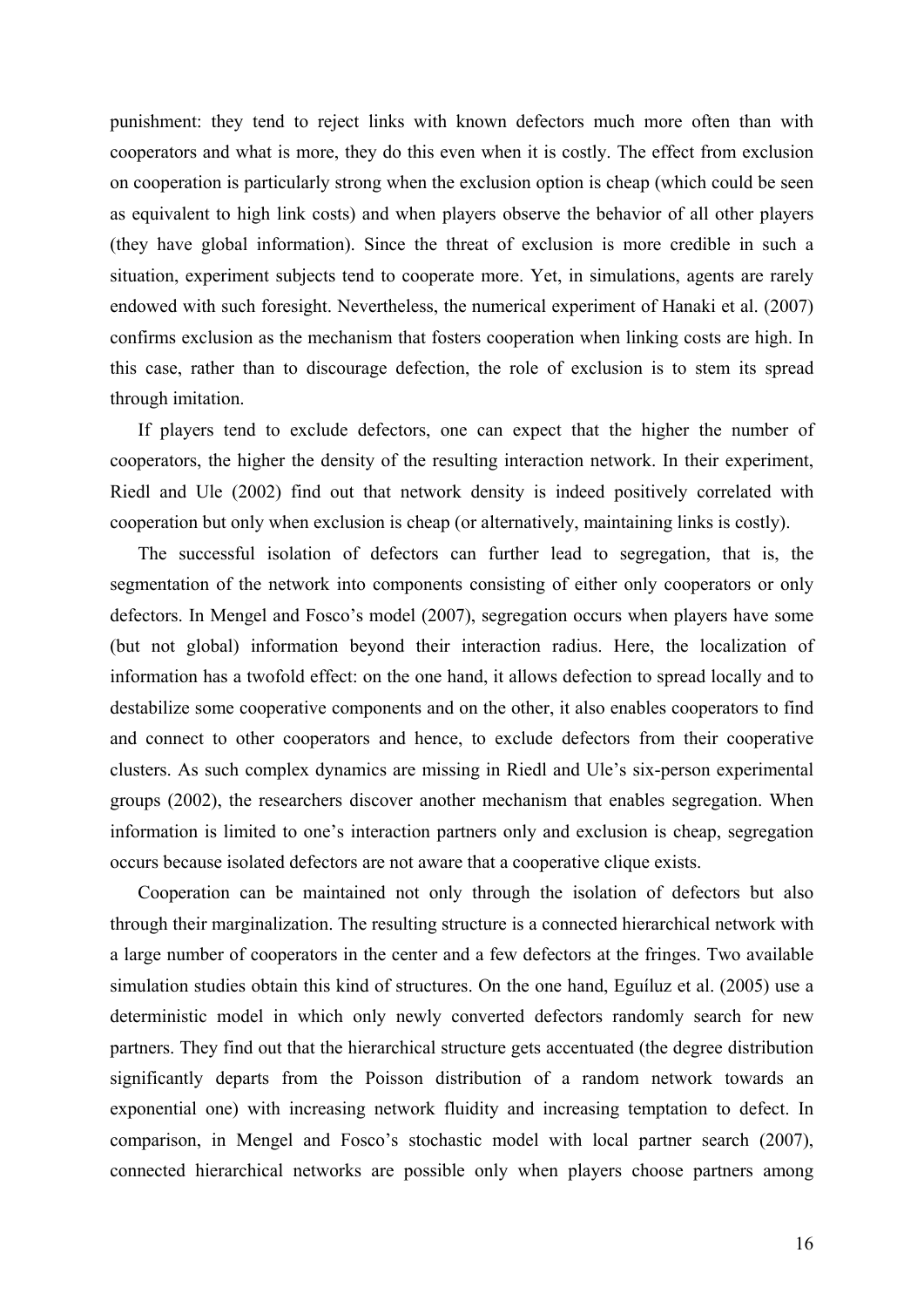"friends of friends" (search radius  $r = 2$ ). Since in this case one's neighbors are likely to be also related, the global structure exhibits high clustering, yet a short average distance between nodes, a type of network known as a "small world" (Watts and Strogatz, 1998). Although their model differs in a number of assumptions, Eguíluz et al. (2005) also obtain the same result when they specify local search.

The fact that players with different behavior occupy different positions in the hierarchical network implies that they assume different roles. Depending on who imitates whom, Eguíluz et al. (2005) differentiate three roles: leaders (highly connected cooperators who have the highest payoff in their neighborhood), conformists (cooperators who imitate leaders) and exploiters (defectors marginalized to the periphery who are not imitated by anyone). Since one's payoff in the social game depends on the number of one's partners, as well as their behavior, the role-differentiation implies inequalities in the distribution of payoffs. The leaders have the highest payoffs because they are involved in a large number of cooperative interactions. The conformists receive less because they cooperate with fewer partners and are possibly also exploited by defectors. Yet, the average payoff of defectors is larger than the average payoff of cooperators. Nevertheless, due to the small number of defectors in stable states, Eguíluz et al. (2005) observe that the payoff distribution closely follows the degree distribution, i.e., it is exponential. Hence, just like hierarchization, inequality increases when the network becomes more fluid and/or defection becomes more tempting.

# *4.3. Hawk-Dove Game*

The Hawk-Dove Game combines the coordination and cooperation problems of the previous two games, as well as their specificities concerning equilibrium selection: like the Coordination Game, it allows for non-trivial analytical solutions but similarly to the Prisoner's Dilemma, it requires additional assumptions to explain the high levels of cooperation observed empirically.

In the social game of Hawk-Dove, the predicted Nash equilibrium configurations do not generally coincide with the states that provide maximum welfare (in the sense of the maximized sum of individual payoffs). When the game represents a cooperation dilemma  $(2c > b + d)$ , the most efficient state is a complete network with only Doves but, as in the Prisoner's Dilemma, this state is never a Nash equilibrium. When the game represents a coordination dilemma ( $2c < b + d$ ), the number of Doves in the socially optimal states is a function of the payoffs and the link costs but is always between and including  $n/2$  and *n* (Bramoullé et al., 2004). Generally, the Nash equilibrium predictions are not unique but as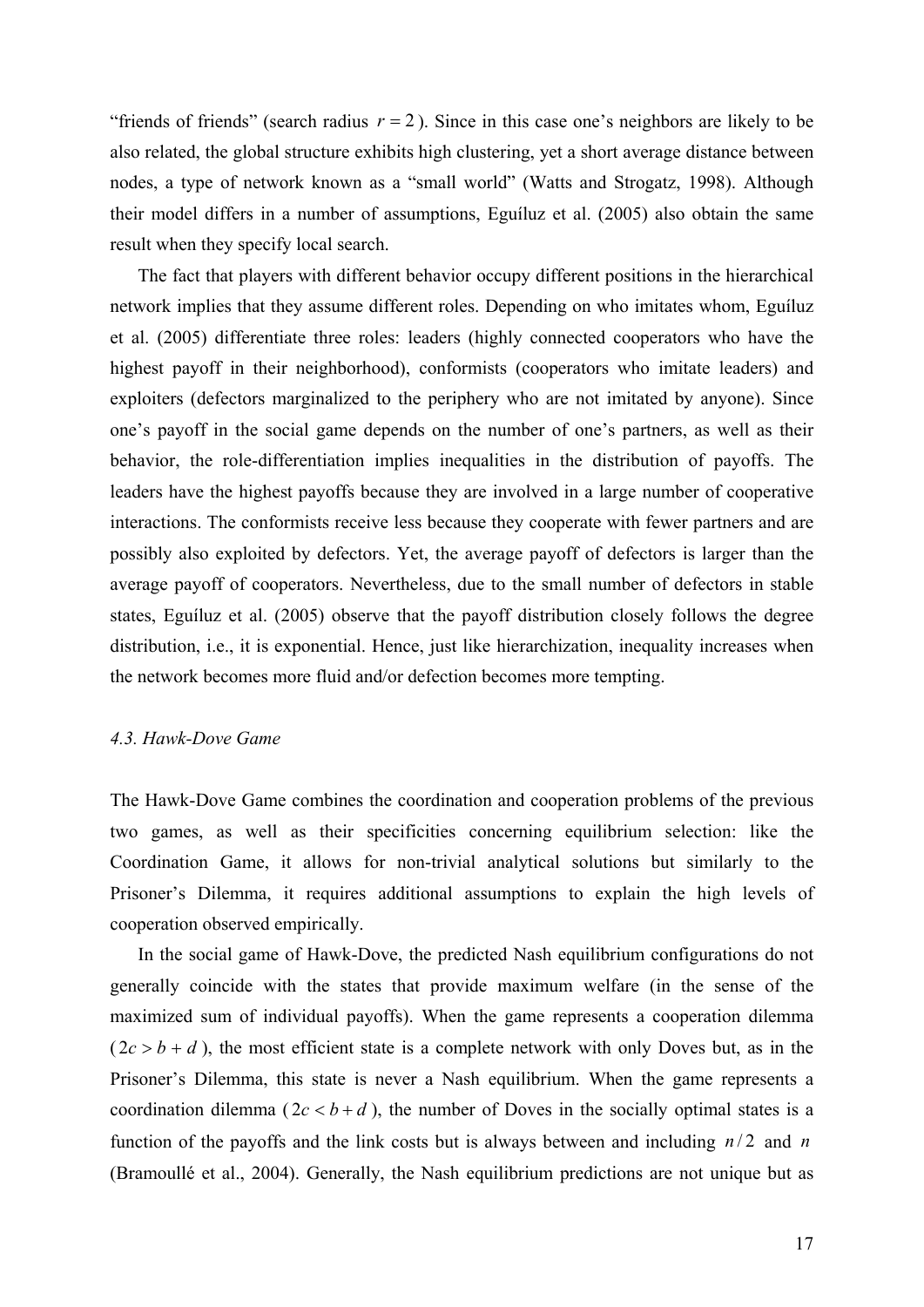link costs decrease, the interval of possible Hawk-Dove configurations narrows down to the mixed-strategy equilibrium point (see Table 2). The intuition behind this is that when link costs are low, players have the incentive to form a complete network and hence, the link formation process no longer influences behavior. Thus, in contrast to the Coordination Game, where efficiency is certain only for high link costs, in Hawk-Dove, more efficient equilibria are only guaranteed for low link costs.

In contradiction to the analytical predictions, Berninghaus et al. (2008) find out that subjects in experiments exhibit high levels of cooperation. In order to account for this observation, they assume that the players are forward-looking and define a "one-step-ahead" stability concept. The concept generally predicts a higher number of cooperators than in the Nash equilibria and even some socially optimal states if link costs are sufficiently high  $(b > k > c)$ .

With regards to the interaction pattern in stable states, the payoff asymmetry in the Hawk-Dove Game generally leads to incomplete network structures. The theoretical prediction is that network density decreases with an increase in link costs. When costs are low, any kind of interaction is profitable so players form the complete network. When costs are high  $(b > k > c)$  and one-sided, Hawks can maintain links with Doves but not vice versa. Since links between players employing the same strategy are also not profitable, the resulting network is bipartite. The predicted negative relation between link costs and network density has also been confirmed empirically (Berninghaus et al., 2008).

The particular situation with unilateral link-formation and high link costs also carries implications for inequality. Doves earn more than Hawks but their high payoffs depend on Hawks paying the links: if everybody is a Dove, no connections will be established and everybody's payoff will be zero. Thus, in this case, the roles reverse and Doves become the exploiters.

Apart from role-differentiation, high link costs can also give rise to complex reciprocity patterns. Berninghaus et al. (2008) observe two particular configurations among their experiment subjects: bilateral sequential sponsoring (taking turns to pay for the communication costs) and circular sponsoring among three or more Doves. Essentially, limited opportunities to earn a positive payoff can instigate people to coordinate on more complex forms of cooperation.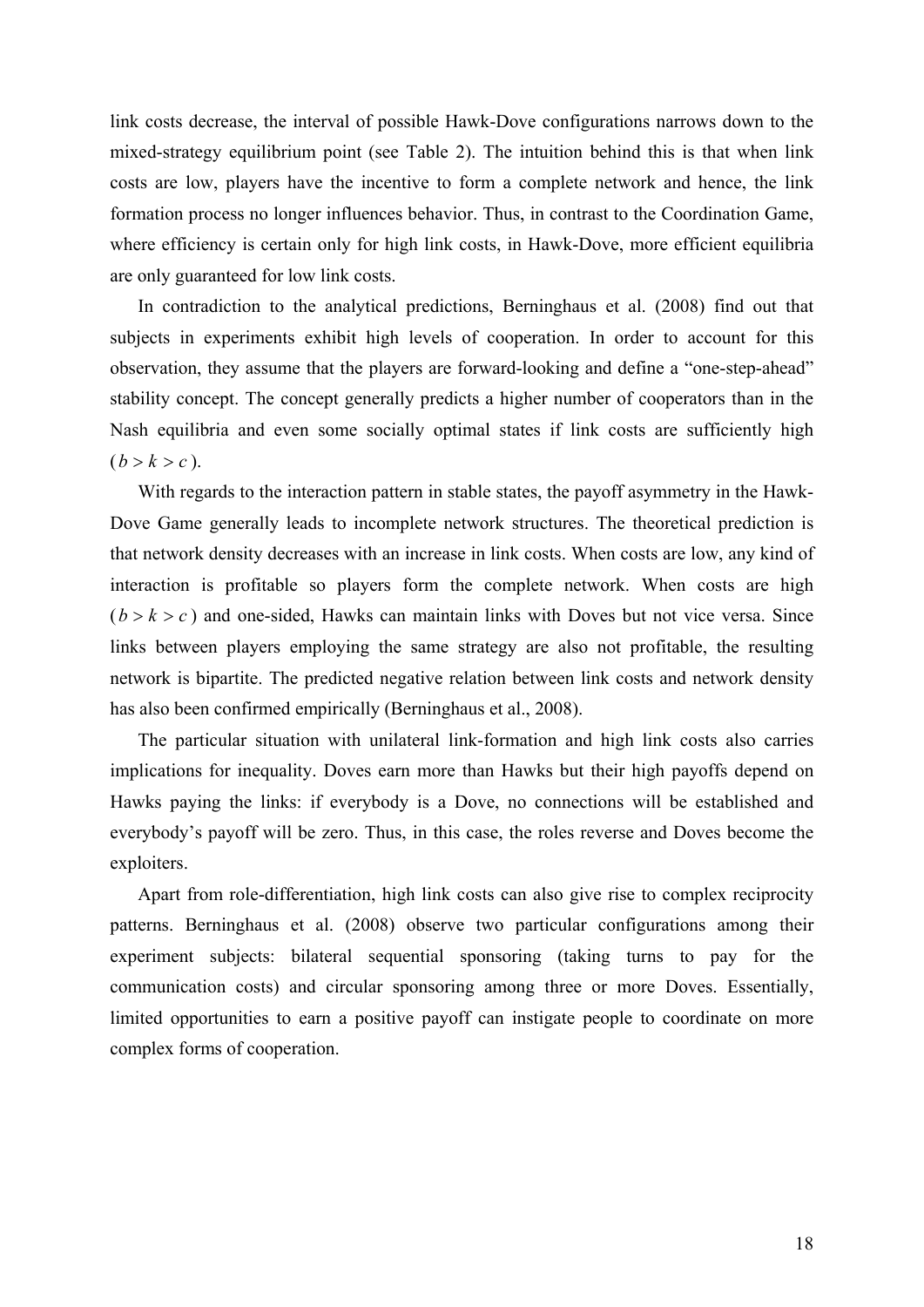# **5. Discussion and conclusion**

<u>.</u>

By analyzing existing models, isolating their parameters and then linking them to macro-level outcomes, this paper attempted to answer the question of how the coevolution of networks and cooperation or coordination can be modeled. The analysis revealed that the most commonly studied parameters are the cost of links relative to the payoffs of the underlying game and the frequency with which players change partners rather than action. Analytical predictions, simulation results, and experimental findings all suggest that the outcomes are not always efficient and almost never unique. Nevertheless, certain trends have become apparent.

Firstly, high link costs decrease network density. This is an intuitive result: the more expensive links are, the less links one is willing to maintain. In addition, however, depending on how the link costs relate to the payoffs of the underlying game, individual incentives change and lead to different predictions on welfare at the macro-level. For example, in the Coordination Game, high link costs guarantee efficiency, while in the Hawk-Dove Game, only low link costs guarantee Nash equilibria closer to the socially optimal outcome. The experiments on cooperative games also confirm that the cost of links carries major implications for efficiency: the number of cooperators is significantly higher for high link costs in both Hawk-Dove and the Prisoner's Dilemma (in the latter case, provided that players have global information).

Secondly, "faster" networks lead to more dramatic macro-patterns. In simulation studies, the faster the speed of network update relative to the speed of action update, the higher the level of polarization in segregated networks and the higher the degree of inequality in connectivity and payoffs in connected networks. Faster networks also enhance efficiency in the Prisoner's Dilemma if players have big information radii.<sup>9</sup>

The effect of the dynamics of the link update process, however, is conditional on the assumption that actors do not discriminate in action choice among their partners. When one uses the same action against everybody one is connected with, changing one's behavior has bigger consequences than changing a tie. This is because a link change affects only a single interaction while a behavior change affects all of one's interactions. Thus, since actors tend to exhibit a certain inertia in behavior, when they update their links more often, their action choices accumulate and persist to greater degree and hence, more extreme structures are produced.

<sup>&</sup>lt;sup>9</sup> Analogously, in their model of Stag-Hunt with endogenous partner selection, Skyrms and Pemantle (2000) explore two different probabilities for the random selection of a player to change her strategy to the most successful one. They find out that the slower strategic adaptation (i.e. the faster network) leads to coordination on the payoff dominant strategy.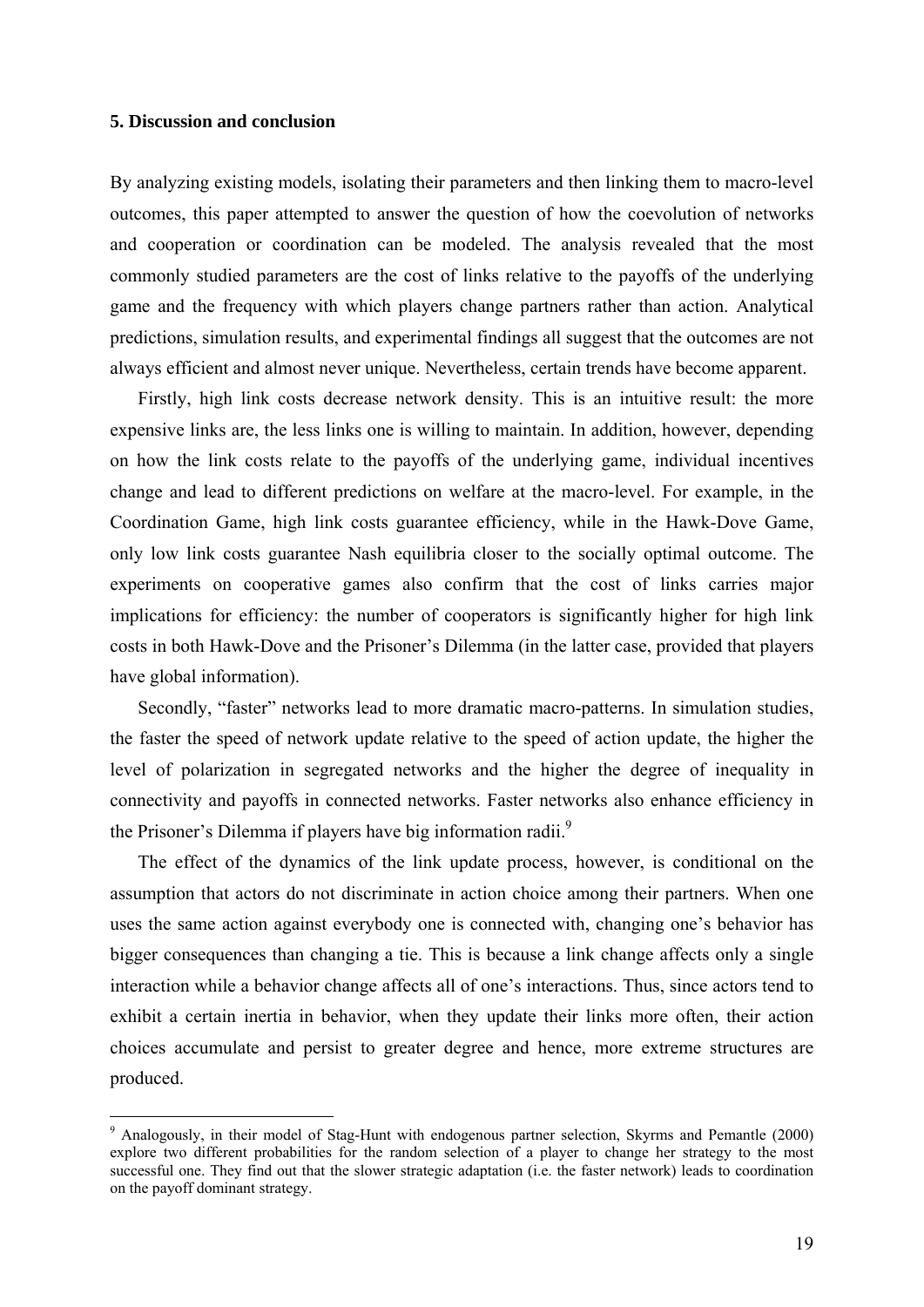Since the assumption of non-discriminatory action is common to all reviewed studies, I did not discuss it in the section on how to build a coevolution model. However, as it might lead to an overestimation of the effect of network fluidity on macro-level outcomes, it deserves special attention. Before I can conclude with some general remarks and suggestions for further research, I elaborate on the origin of this assumption and possible consequences from relaxing it.

# *5.1. Assumption of non-discriminatory action choices*

Researchers commonly justify the assumption of non-discriminatory action choices as the very condition that enables network effects (e.g. Riedl and Ule, 2002; Bramoullé et al., 2004; Goyal and Vega-Redondo, 2005). A player's action change triggers a reaction by her direct neighbors, which in turn affects the neighbors' neighbors. This allows for cascade dynamics, where a single individual's action choice propagates through the system and radically alters the global behavior. However, individual adjustments in the interaction network could stop such extreme network dynamics and produce more complex self-organization patterns.

The assumption of actors employing the same action towards all their neighbors can be traced back to one of the predecessors of behavior-network coevolution research, namely, the study of cellular automata.<sup>10</sup> The assumption is also conventional in evolutionary game theory, which studies strategy drifts in populations. Originally developed in computability theory and evolutionary biology, respectively, these two research areas focus on actor states or types, rather than on actions or relations. In the social sciences, the assumption of nondiscriminatory action choices is justifiable in (anti-)coordination games applied to personal characteristics that are costly to be "customized" per interaction, such as political views or professional specialization. However, non-discriminatory action is a strong behavioral assumption as far as cooperation is concerned: most of us have both profitable and adverse relationships. Allowing players to behave differently with each partner offers not only more socially realistic models, but also new directions for research.

# *5.2. Discriminatory action choices*

1

Introducing relationship-specific actions to social games shifts the research focus from longterm population evolution to short-term group dynamics. This shift implies new substantive

<sup>&</sup>lt;sup>10</sup> A cellular automaton is a model of a fixed grid of cells, where each cell has a finite number of states and where the cell's current state depends (following a simple universal rule) on the states of the cell's neighbors in the previous time period.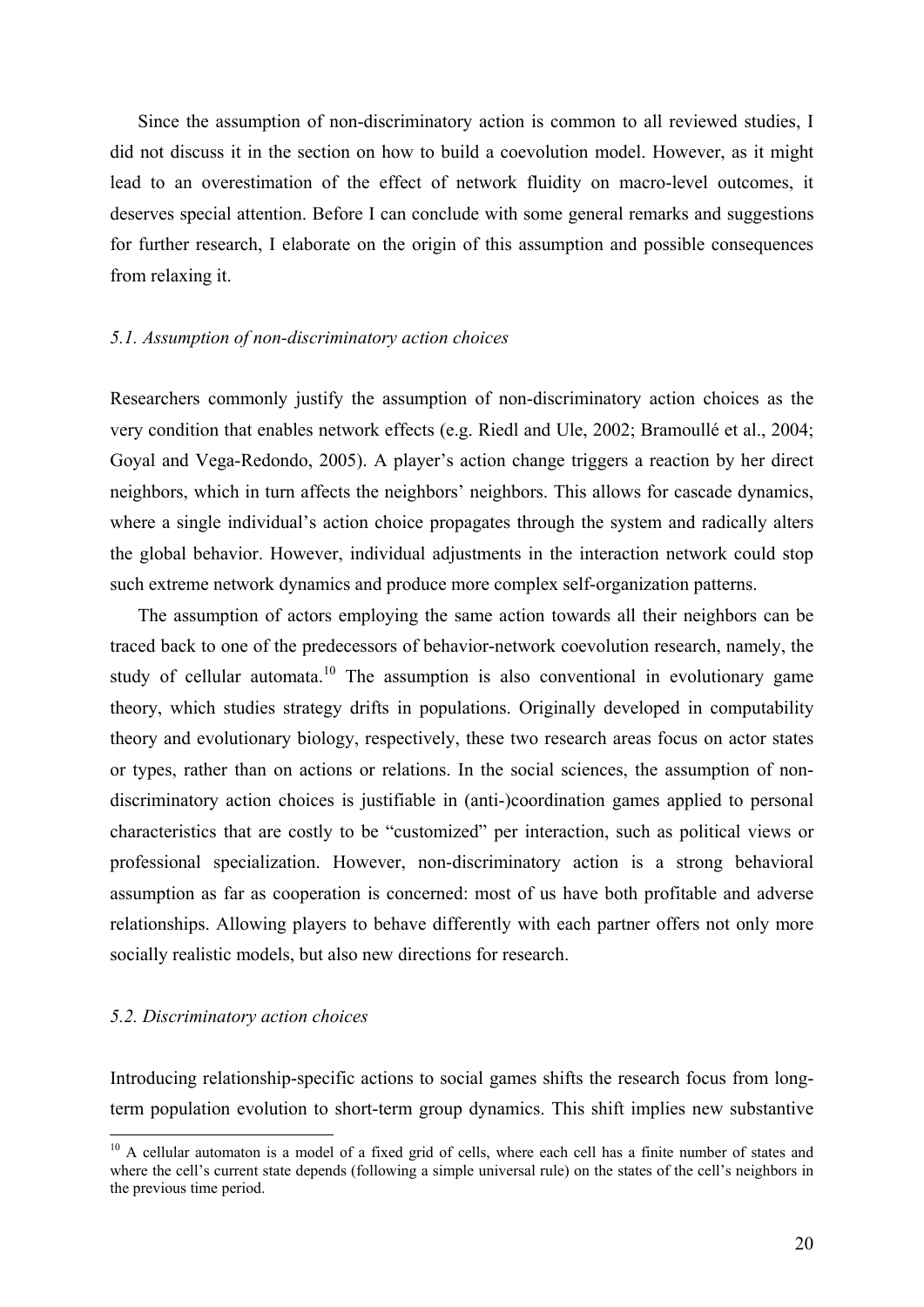questions, new equilibrium predictions, and more complex behavioral patterns in experiments.

First, the assumption of discriminatory action choices allows us to re-investigate the question whether positive or negative sanctions facilitate cooperation and coordination. If players can behave differently with different partners, they can punish exploitative actors through costly miscoordination or defection. In comparison, the current models allow only for punishment through exclusion and in order to render it costly, they need to introduce additional payoff conditions (see for example, Riedl and Ule, 2002). Discriminatory action choices enable us to use social games to re-examine not only the effect of costly punishment on cooperation, but also the role of direct and indirect reciprocity. Corten and Cook (2008) provide a first attempt in this direction: they model players who reciprocate the behavior expected from their partners, where the players' expectations are based on own previous experience and information from third parties (i.e. reputation). The possible conflict between direct and indirect reciprocity itself raises additional research questions: How do people behave when someone is "nice" to them but "nasty" to their friends? Do conflicts between direct and indirect reciprocity lead to the emergence of group norms that induce and maintain more efficient outcomes?

Second, the assumption of discriminatory actions could also lead to different equilibrium predictions. Goyal and Janssen's study (1997) on non-exclusive conventions in static networks offers some preliminary evidence. The authors model actors on a circle who play a Coordination Game, in which they can adopt both actions for a certain "action flexibility" cost. The model predicts co-existing conventions for a certain range of flexibility costs. In comparison, without action flexibility, no co-existence is possible among players on a circle who interact locally (e.g. Berninghaus and Schwalbe, 1996).

Last but not least, allowing players to relate differently to their partners could also allow us to observe more complex reciprocity patterns in experiments. Laboratory studies of individuals simultaneously playing multiple independent bilateral games show that probabilistic behavior is common in experiments (Hauk and Nagel, 2001; Bolton et al., 1998). Most experiment participants act differently against different partners even in the first round when everybody is the same ex ante. Hence, Hawk and Nagel (2001) hint that the multiplegame technique may be useful for studying games with mixed equilibria (e.g. Hawk-Dove) in an experimental setting. I would take this idea one step further and suggest that experimentation through probabilistic choices could also allow individuals to coordinate on more complex time and spatial patterns of reciprocity.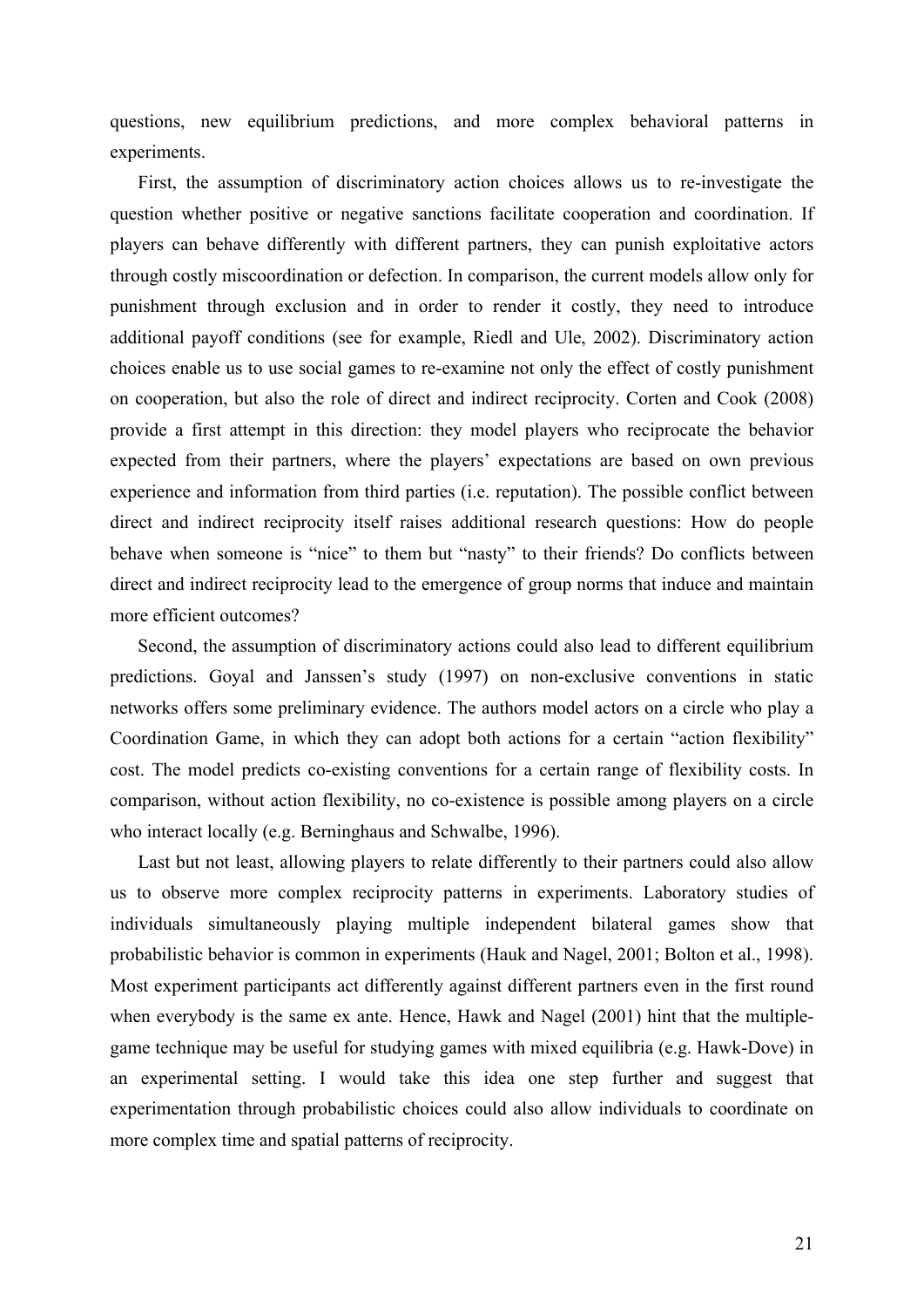# *5.3. Major gaps and directions for research*

Overall, the systematic overview of existing models of the coevolution of behavior and networks revealed few overlaps and multiple gaps in model development. These often frustrate attempts to draw universal conclusions about mechanisms without the specificities of the models. Yet, the gaps also indicate numerous areas for future theoretical and empirical exploration. I would like to conclude by recommending two major points that future research should address.

In the first place, models should relate to applications more explicitly. Current coevolution research is often driven by analytical tractability rather than application-relevant or empirically valid assumptions. In particular, I argued that the assumption of actors employing the same action against all of their interaction partners corresponds neither to the nature of social relations, nor to the short-run group dynamics experiments test. This brings us to the second point: future coevolution research in the social sciences should provide more experimental evidence. The three analyzed experimental studies demonstrate that Nash solutions are poor predictors of behavior observed in the laboratory. Empirical tests serve to identify problems with current theories and thus, stimulate the development of more sophisticated models with more predictive power and more universal applications.

# **References**

- Bala, Venkatesh, and Sanjeev Goyal. 2000. "A Noncooperative Model of Network Formation." *Econometrica* 68:1181-1229.
- Barabasi, Albert-Laszlo, and Reka Albert. 1999. "Emergence of Scaling in Random Networks." *Science* 286:509.
- Bergin, James, and Barton L. Lipman. 1996. "Evolution with State-Dependent Mutations." *Econometrica* 64:943-956.
- Berninghaus, Siegfried, and Ulrich Schwalbe. 1996. "Conventions, local interaction, and automata networks." *Journal of Evolutionary Economics* 6:297-312.
- Berninghaus, Siegfried K., Karl-Martin Ehrhart, and Marion Ott. 2008. "Myopically Forward-Looking Agents in a Network Formation Game: Theory and Experimental Evidence." http://www.sfb504.uni-mannheim.de/publications/dp08-02.pdf (Accessed February 11, 2009).
- Berninghaus, Siegfried K., and Bodo Vogt. 2003. "Network Formation and Coordination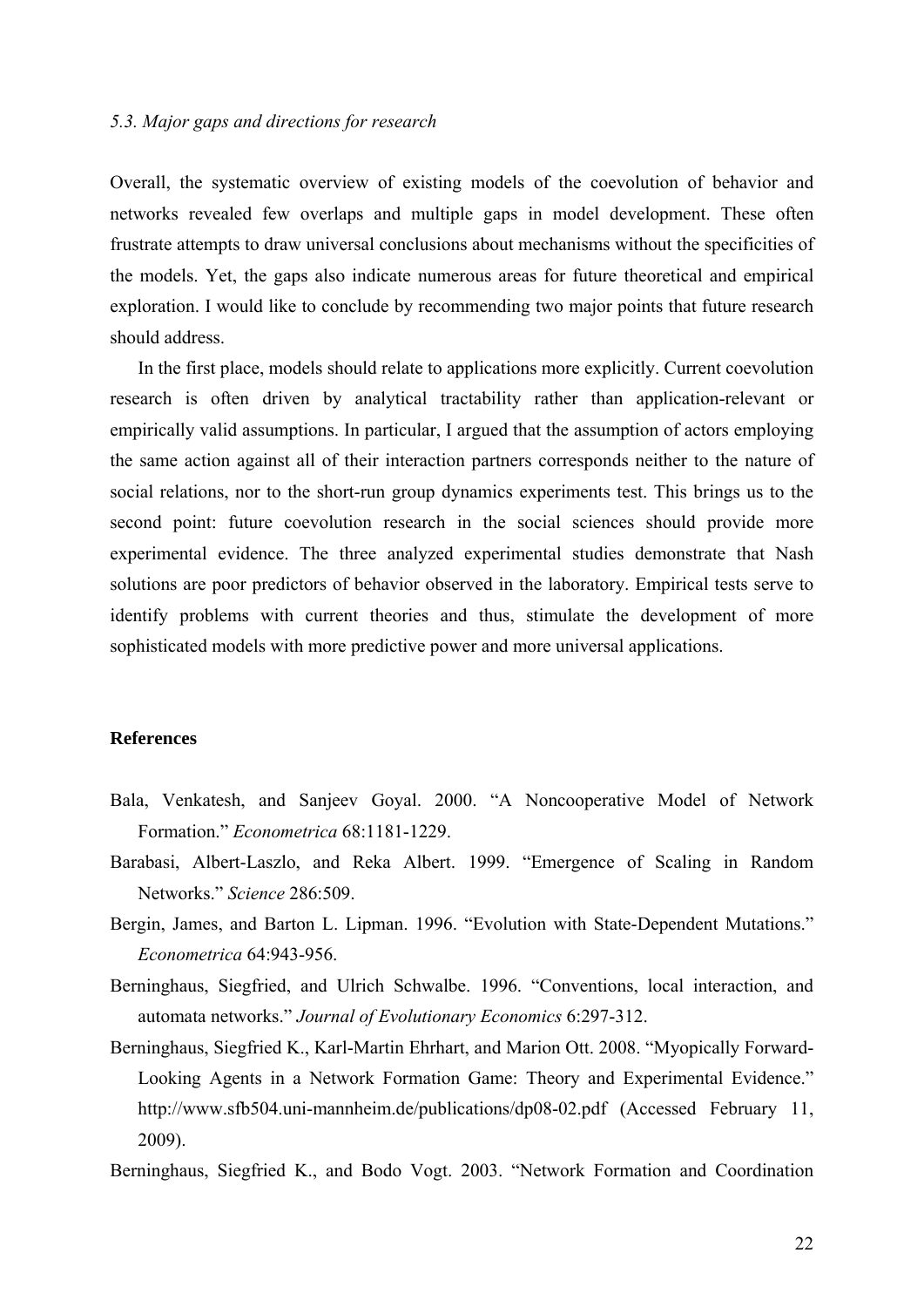Games." http://www.sfb504.uni-mannheim.de/publications/dp03-16.pdf (Accessed February 9, 2009).

- Biely, Christoly, Klaus Dragosits, and Stefan Thurner. 2007. "The Prisoner's Dilemma on Co-Evolving Networks under Perfect Rationality." *Physica D: Nonlinear Phenomena* 228:40- 48.
- Bolton, Gary E., Elena Katok, and Rami Zwick. 1998. "Dictator Game Giving: Rules of Fairness versus Acts of Kindness." *International Journal of Game Theory* 27:269-299.
- Bornstein, Gary, David Budescu, and Shmuel Zamir. 1997. "Cooperation in Intergroup, N-Person, and Two-Person Games of Chicken." *The Journal of Conflict Resolution* 41:384- 406.
- Bramoullé, Yann, Dunia López-Pintado, Sanjeev Goyal, and Fernando Vega-Redondo. 2004. "Network Formation and Anti-coordination Games." *International Journal of Game Theory* 33:1-19.
- Burger, Martijn J., and Vincent Buskens. 2009. "Social Context and Network Formation: An Experimental Study." *Social Networks* 31:63-75.
- Buskens, Vincent, Rense Corten, and Jeroen Weesie. 2008. "Consent or Conflict: Coevolution of Coordination and Networks." *Journal of Peace Research* 45:205-222.
- Buskens, Vincent, and Arnout van de Rijt. 2008. "Dynamics of Networks if Everyone Strives for Structural Holes." *American Journal of Sociology* 114:371-407.
- Coleman, James. 1990. *Foundations of Social Theory*. Cambridge, MA: Belknap Press.
- Corbae, Dean, and John Duffy. 2008. "Experiments with Network Formation." *Games and Economic Behavior* 64:81-120.
- Corten, Rense, and Vincent Buskens. 2008. "Co-evolution of Conventions and Networks: An Experimental Study." http://www.uu.nl/uupublish/content/CortenBuskens\_ISCORE.pdf (Accessed March 29, 2009).
- Corten, Rense, and Karen S. Cook. 2008. "Cooperation and Reputation in Dynamic Networks." http://www.uu.nl/uupublish/content/cortencook2008\_v090908b.pdf (Accessed March 29, 2009).
- Dogan, Gönül, Marcel A.L.M. van Assen, Arnout van de Rijt, and Vincent Buskens. 2009. "The Stability of Exchange Networks." *Social Networks* 31:118-125.
- Droste, Edward, Robert P. Gilles, and Cathleen Johnson. 2000. "Evolution of Conventions in Endogenous Social Networks." http://fmwww.bc.edu/RePEc/es2000/0594.pdf (Accessed February 5, 2009).
- Eguíluz, Víctor M., Martín G. Zimmermann, Maxi San Miguel, and Camilo J. Cela-Conde. 2005. "Cooperation and the Emergence of Role Differentiation in the Dynamics of Social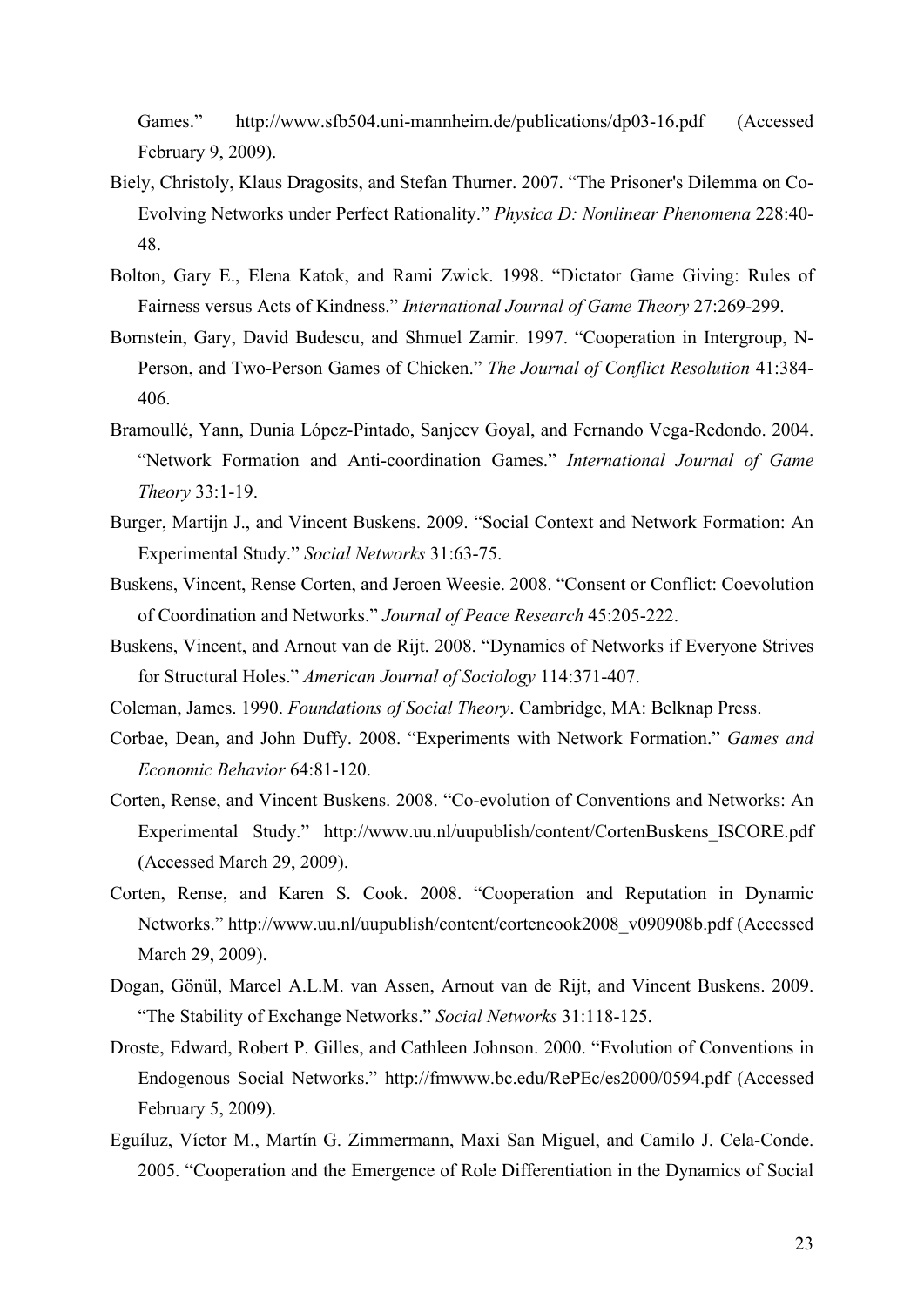Networks." *American Journal of Sociology* 110:977-1008.

- Foster, Dean, and Peyton Young. 1990. "Stochastic Evolutionary Game Dynamics." *Theoretical Population Biology* 38:219-232.
- Gilles, Robert P., Subhadip Chakrabarti, Sudipta Sarangi, and Narine Badasyan. 2006. "Critical Agents in Networks." *Mathematical Social Sciences* 52:302-310.
- Goyal, Sanjeev, and Maarten C. W. Janssen. 1997. "Non-Exclusive Conventions and Social Coordination." *Journal of Economic Theory* 77:34-57.
- Goyal, Sanjeev, and Fernando Vega-Redondo. 2005. "Network Formation and Social Coordination." *Games and Economic Behavior* 50:178-207.
- Hanaki, Nobuyuki, Alexander Peterhansl, Peter S. Dodds, and Duncan J. Watts. 2007. "Cooperation in Evolving Social Networks." *Management Science* 53:1036-1050.
- Hauk, Esther, and Rosemarie Nagel. 2001. "Choice of Partners in Multiple Two-Person Prisoner's Dilemma Games: An Experimental Study." *The Journal of Conflict Resolution* 45:770-793.
- Heckathorn, Douglas D. 1996. "The Dynamics and Dilemmas of Collective Action." *American Sociological Review* 61:250-277.
- Hojman, Daniel A., and Adam Szeidl. 2006. "Endogenous Networks, Social Games, and Evolution." *Games and Economic Behavior* 55:112-130.
- Jackson, Matthew O. 2005. "A Survey of Models of Network Formation: Stability and Efficiency." in *Group Formation in Economics: Networks, Clubs, and Coalitions*. Cambridge, UK: Cambridge University Press http://authors.library.caltech.edu/12791/ (Accessed February 5, 2009).
- Jackson, Matthew O. 2008. *Social and Economic Networks*. Princeton, NJ: Princeton University Press.
- Jackson, Matthew O., and Alison Watts. 2002. "On the Formation of Interaction Networks in Social Coordination Games." *Games and Economic Behavior* 41:265-291.
- Jackson, Matthew O., and Asher Wolinsky. 1996. "A Strategic Model of Social and Economic Networks." *Journal of Economic Theory* 71:44-74.
- Kosfeld, Michael. 2003. "Network Experiments." *SSRN eLibrary*. http://papers.ssrn.com/sol3/papers.cfm?abstract\_id=413871 (Accessed February 8, 2009).
- Maynard Smith, J., and G. R. Price. 1973. "The Logic of Animal Conflict." *Nature* 246:15- 18.
- Mengel, Friederike, and Constanza Fosco. 2007. "Cooperation through Imitation and Exclusion in Networks." http://mpra.ub.uni-muenchen.de/5258/ (Accessed February 22, 2009).